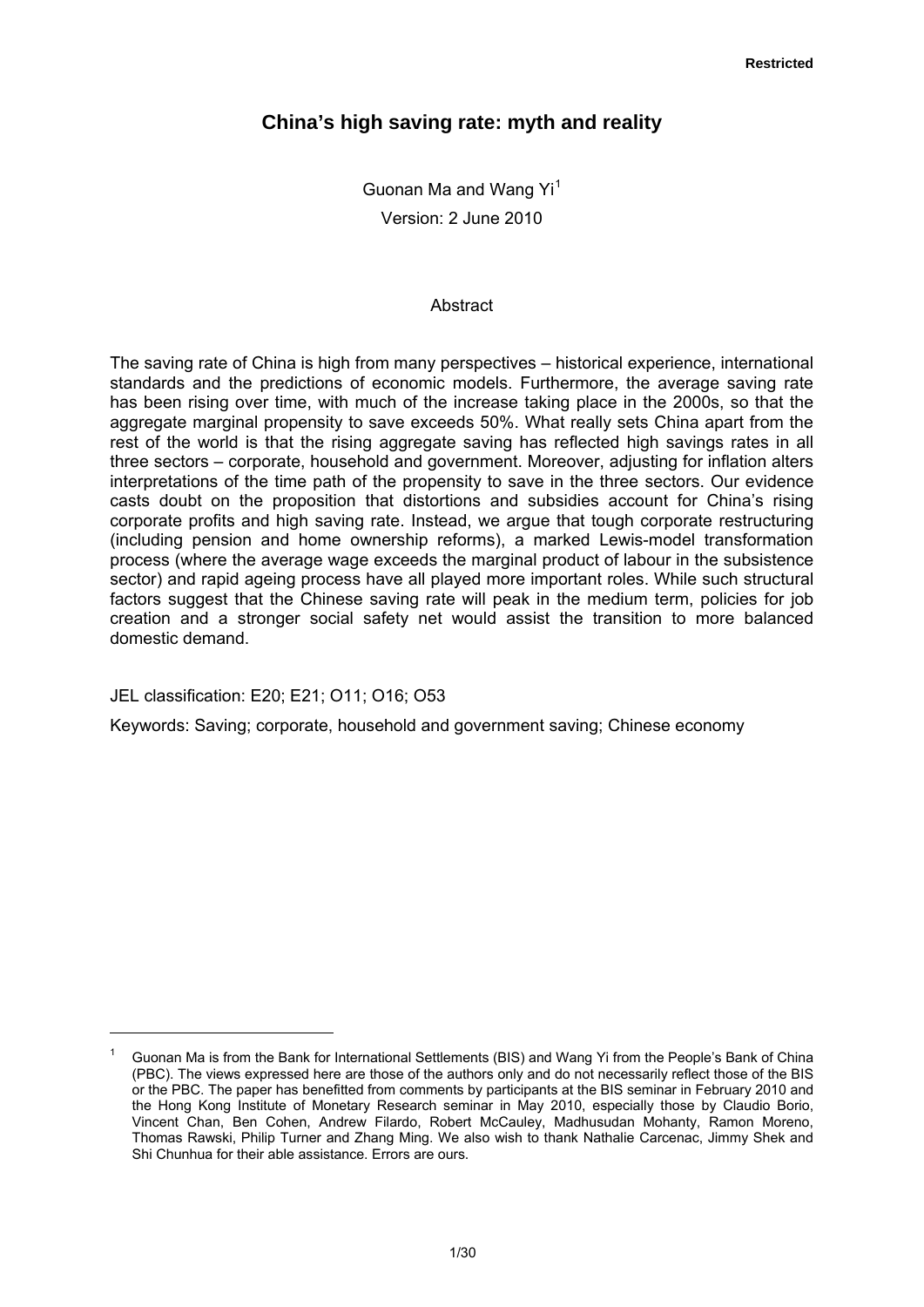#### **1. Introduction**

The high saving rate of China has attracted much attention. The nation saves half of its GDP and its marginal propensity to save (MPS) approached 60% during the 2000s (Zhou, 2009; ADB, 2009; IMF, 2009). Such a saving rate has important implications both for China's own internal balance and for the external balance.

Saving is fundamentally the outcome of intertemporal optimisation. Yet there are many different schools of thought about the role of saving in economics. Some stress saving as a core driver of economic development (Lewis, 1954). Others focus on links with cycles of aggregate demand. Others see excess saving as a key source of global imbalances and even a major cause for the international financial crisis (Bernanke, 2005 and Wolf, 2008). Nor is the statistical measurement of saving very precise. Saving is a residual concept defined as the difference between income and consumption. Small errors in the measurement of either large aggregate can lead to significant mismeasurement of savings. The causality between saving and other economic variables can run in both directions. And possible determinants of saving can be cyclical or secular.

This paper has three aims: to highlight the stylised facts of Chinese saving; to review the debate over factors shaping the saving dynamics; and to explore its medium-term outlook and policy implications. Our review combines an international comparison of gross national saving and a breakdown of this aggregate by the components of household, corporate and government saving. Building on a growing body of work on this subject, we hope to take stock of the progress in understanding Chinese saving behaviour, put the debate in perspective and shed new light on the trends in, and forces behind, high Chinese saving.

The main findings of the paper are as follows:

- First, China's saving rate is high by historical experience, international standards and model predictions and also has been rising (especially in the 2000s).
- Second, saving by each of the three sectors is also high but not exceptional. What really sets China apart from the rest of the world is that it ranks near the top globally across all three components.
- Third, adjusting for the effect of inflation alters the time path sectoral saving rates. Our inflation-adjusted numbers suggest that most of the increase in corporate saving took place in the 2000s – and not in the 1990s as appears from the raw data.
- Fourth, we question some of the received wisdom about the principal drivers of high Chinese saving. In particular, the evidence does not support the proposition that distortions and subsidies have been the principal causes of China's rising corporate profits or high saving rate.
- Fifth, we argue that three major microeconomic factors have been key: (a) major institutional reforms including very tough corporate restructuring, pension reform and the spread of private home ownership; (b) a marked Lewis-model transformation process as labour left the subsistence sector where its marginal product was less than its average wage; and (c) a rapid ageing process.

While structural factors point to a peaking in the Chinese saving rate in the medium term, policy measures promoting job creation and a stronger social safety net would contribute to the transition to more balanced domestic demand.

The paper is organised as follows. The next section discusses the data issues and highlights China's gross national saving in an international perspective. Section 3 provides a broader backdrop to the Chinese saving trend. Section 4 examines saving of the corporate, household and government sectors and reviews some of the explanations advanced in the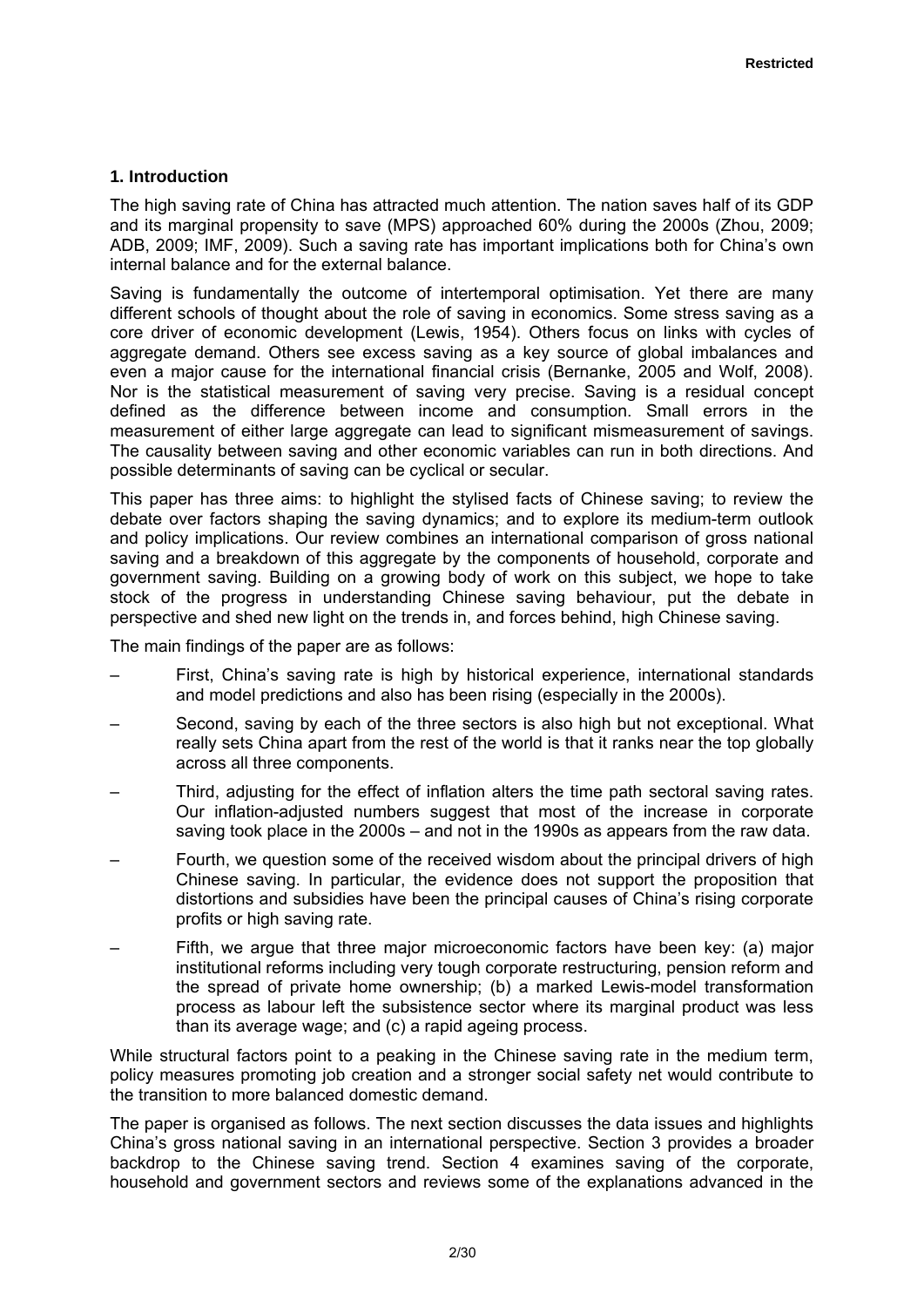literature. Section 5 briefly outlines some of the structural factors shaping the medium-term outlook for the Chinese saving rate and explores two policy initiatives, before Section 6 concludes.

#### **2. Measurements and stylised facts of Chinese saving**

This section summarises the main data issues in measuring the Chinese saving rate and highlights some of its most salient stylised facts.

#### *2.1 Data and measurement issues*

-

To lay a sound basis for discussion, we first clarify some of the confusions associated with the measurements of the Chinese saving rate. There are two principal approaches to measuring China's gross national saving (GNS), both following the SNA93 definition of GNS as gross national disposable income (GNDI) less final consumption expenditure.

The first approach uses expenditure-based GDP in estimating GNDI and produces an estimated GNS series that is equivalent to the sum of gross capital formation and current account balance. The second takes production-based GDP and yields a GNS series consistent with the measure based on the flow-of-fund statistics, which allows for breakdowns of both disposable income and saving by sector. $2$ 

The differences of these approaches mainly lie in the statistical discrepancies between the Chinese expenditure-based and production-based GDP statistics. Although these two estimated saving series broadly track each other over time, the series based on expenditureside GDP is higher than the measure based on production-side GDP, and their difference in some years can be as large as five percentage points of GDP (Graph 1).

The accuracy of both of these estimates could also be complicated by three measurement and data issues, which all point to possible upward biases of China's gross national saving rate. First, Heston and Sicular (2008) observe a pattern of positive inventory accumulation of at least 1-2% of GDP every year. This may suggest possible overestimation of the Chinese saving rate, as in a mature economy, restocking and destocking would rotate over the business cycles. Yet as discussed below, China's industrial sales expanded much faster than GDP over time, thus justifying persistently positive inventory changes.

The second upward bias of the Chinese saving rate is a potential understatement of imputed housing rent. The Chinese rural household surveys suggest that imputed rent is implausibly low, at merely five US dollars a person per annum.<sup>[3](#page-2-1)</sup> Since the imputed rent is both income and consumption for households, it does not affect the amount of their saving but the proportion they save from their income. As a result, China's gross national saving could be overstated, but probably by no more than 1%-2% of GDP.

The third potential bias is the understatement of retained earnings at foreign firms operating in China, which may lead foreign saving to be reported as part of national gross saving, thus overstating both the current account surplus and national saving. According to Zhang (2009), the under-recorded profits at foreign firms in China may be as large as 2% of GDP. In sum, China's gross national saving rate could be overstated by a likely range of 2%-4% of GDP.

<span id="page-2-0"></span><sup>2</sup> The Chinese time series on gross national saving at the aggregate level starts with 1982, but the official flow of fund statistics begins from 1992.

<span id="page-2-1"></span><sup>3</sup> By definition, imputed rent is non-cash consumption expenditure. The Chinese rural household surveys report both total and cash housing expenditure, which include rent, gas and electricity. The difference between the two is a reasonable proxy of imputed rental, amounting to RMB34 per capita in 2007 or less than five US dollars. This appears low, given that China's rural home ownership averages something like 90%.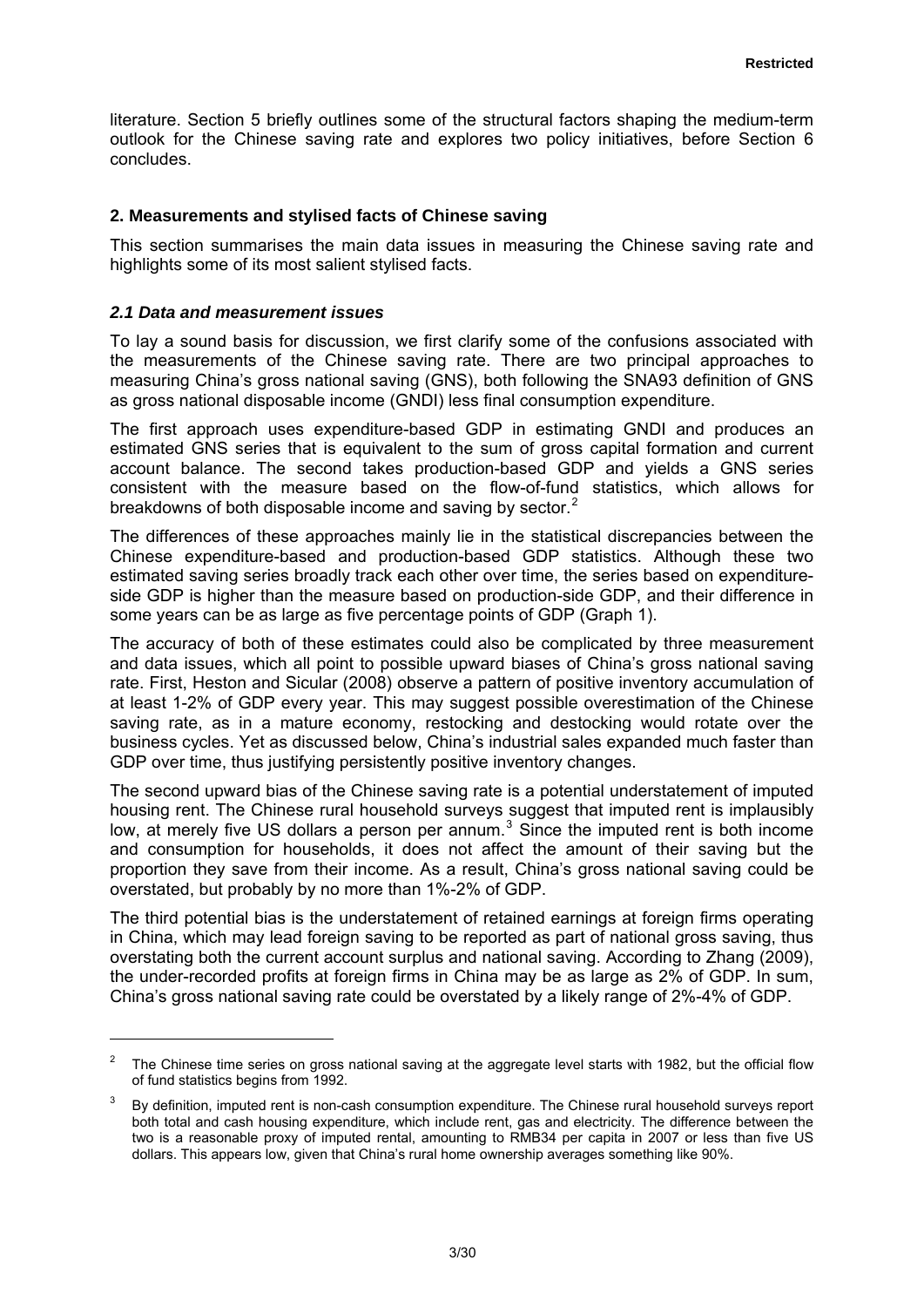#### *2.2 Stylised facts*

Notwithstanding the above data issues and measurement complications, there is little doubt that the Chinese national saving rate is high by international standards. It exceeded 53% of GDP in 2008, far above all the OECD economies and overtaking Singapore which has traditionally been among the highest savers globally (Table 1).

Moreover, the reported Chinese saving rate is high relative to predictions by structural models based on macroeconomic fundamentals such as income level and growth, demographics, fiscal policy, terms of trade, financial development, and uncertainties. Crosscountry empirical panel regression studies have often identified China as a clear outlier with a saving rate one quarter higher than what might have been predicted (Kuijs, 2006; Ferrucci, 2007; and Park and Shin, 2009). In other words, China's saving/GDP ratio of 53% in 2008 could be 10-13 percentage points above what might be inferred from the empirical studies.

The Chinese saving has been rising. Starting from an already high level of more than 30% of GDP in the early 1980s, China's national saving rate rose to above 50% lately (Graph 1). Therefore, the marginal propensity to save reached 54% over the period of 1982-2008.

China has seen three distinct phases in its saving rate – a steady increase from 30%-35% of GDP to 40%-45% between 1982 and 1994 followed by a decline to around 37% by 2000 and a resurgence thereafter to reach over 50%. During this last phase, China's saving rate on average went up two percentage points of GDP per year, implying a marginal propensity to save of 60%.

Such a rapid rise in the national saving rate is rare but by no means unique to China. Fastgrowing Asian economies in their transition phases also experienced large and sustained rises in their saving rates (Graph 2). Japan's aggregate saving/GDP ratio rose by 15 percentage points during 1955-70, and Korea's saving rate increased from 16% to 40% between 1983 and 2000. Over the past decade, India's saving rate registered a rise of 10 percentage points of GDP, reaching 38% in 2008. A rising saving rate may have interacted with a high investment rate. During 1998-2008, China's investment surged from 37% of GDP to 45%, while that of India went up from 24% to 40%. What sets China apart from the experiences of Japan, Korea and India, though, is its large current account surplus during this transition, as the Chinese saving far outpaced its already high investment. This has been a principal factor behind China's swing from a net debtor position of 10% of GDP to a net creditor position of 37% within one decade (Ma and Zhou, 2009).

A key feature of the Chinese saving rate is that the household, corporate and government sectors each have contributed to the rise in gross national saving. In terms of each component, China's saving is not exceptional. As a share of GDP, China's corporate saving at best rivals Japan's, its household saving is below India's, and its government saving is less than Korea's (Graph 3). However, what really distinguishes China from other countries is that its three saving components have all ranked near their global tops. This, in turn, suggests the need to better understand each sector's saving dynamics and their interactions; attempts to identify any one single explanation for China's exceptionally high aggregate saving rate will almost surely less than convincing.

Such a high and rising saving rate will inevitably have implications for China's growth model and its profile of internal and external balances. First, a high saving has financed strong economic growth, with low inflation and manageable exposures to adverse external shocks. Over the past decade, China's GDP growth registered 10% plus per annum, while its CPI inflation averaged less than 2%. Second, it helped shape China's internal and external balances to an important extent. In particular, a rising saving rate implies a falling consumption share in GDP and hence a high investment-intensive demand structure. Over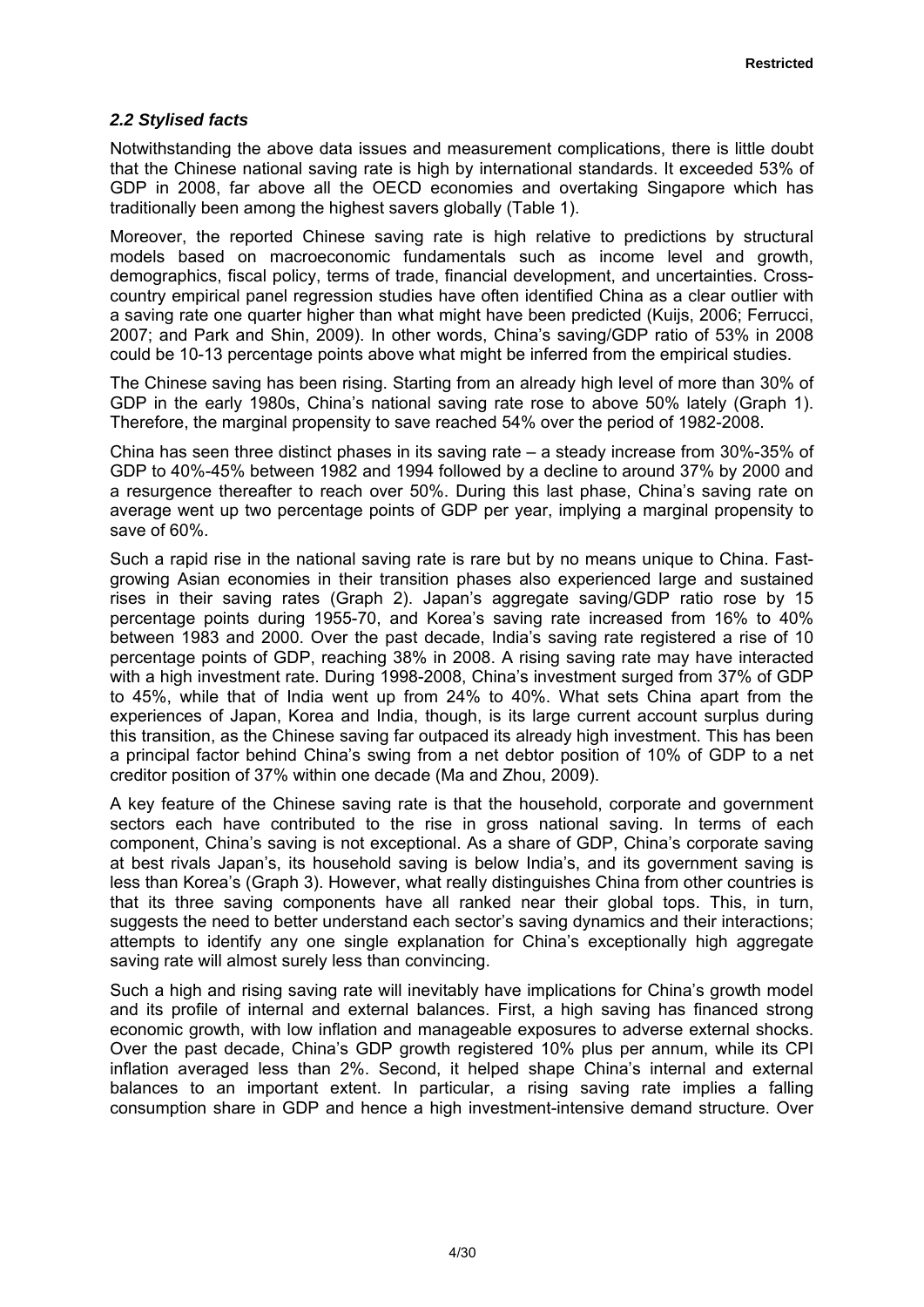the past 10 years, China's private consumption declined from 47% of GDP to 36%, the lowest among the world's major economies.<sup>[4](#page-4-0)</sup>

## **3. A backdrop to the Chinese saving behaviour**

Before we get into the detailed breakdowns of gross national saving, it is useful to first sketch some of the bigger forces influencing the whole Chinese economy. These forces may have been an important but often neglected part of the explanation for the high Chinese saving rate and fall into two broad categories: (1) major secular economic and demographic trends; and (2) key institutional changes.

## *3.1 Secular forces*

At least three secular forces could have important bearing on China's high saving rate. First, China has experienced rapid structural changes, as its agriculture share in GDP fell from 30% to 10% during 1980-2008 (Table 2). Second, underpinning this transformation has been the large-scale rural-urban labour migration and urbanisation – the agriculture share of the total employment shrank from 70% to 40% (to 25%, according to Brandt et al (2008)), while the urban population share rose from 20% to 45%. Third, China's demographic transition has been very compressed, in part owing to the one-child policy. China's dependence dropped from 68% to 38% within a generation, resulting in a surge of the working-age share of the population from 60% to 74%. As a consequence, China's labour supply growth has been strong but is expected to slow sharply in 10 years from now.

These three secular forces interacted to generate a sustained and large-scale labour migration from farms to factories. This dynamics can be best summarised as a dualism transformation process described by the Lewis model (Lewis, 1954). In this model, the modern sector with rising productivity draws surplus labour from the traditional sector at a relatively low wage rate. The Lewis model predicts a rising profit share in income, accelerated capital accumulation and faster economic growth during the transformation process, therefore a higher saving rate. This process, while not unique, could have been more accentuated in China's case because of its compressed demographic transition and thus may help explain its recent high saving and investment rates.

## *3.2 Institutional factors*

-

A number of major institutional reforms since the 1990s could also have significantly influenced the Chinese saving trends. First, between 1995 and 2005, China went through its toughest corporate restructuring, leading to large-scale labour retrenchment. The employment at state companies was halved (Graph 4). Downsized employees received modest social welfare benefits, while many smaller money-losing state companies were shut down altogether. As a result, the enterprise-based cradle-to-grave social safety net shrank rapidly (Cai et al, 2008). Such corporate restructuring tends to directly boost corporate efficiency and reduce job security, lifting both corporate and household saving.

Second, the 1997 pension reform transformed the previous pay-as-you-go system to a partially funded three-pillar scheme. The new scheme reduced pension benefits, increased contributions and introduced pre-funded individual pension accounts and has expanded to

<span id="page-4-0"></span><sup>4</sup> As a comparison, India's consumption share fell from 64% to 55% in the same period. But a falling consumption share should not be confused with anaemic consumer demand growth – China's private consumption has been growing at near double-digit paces in recent years.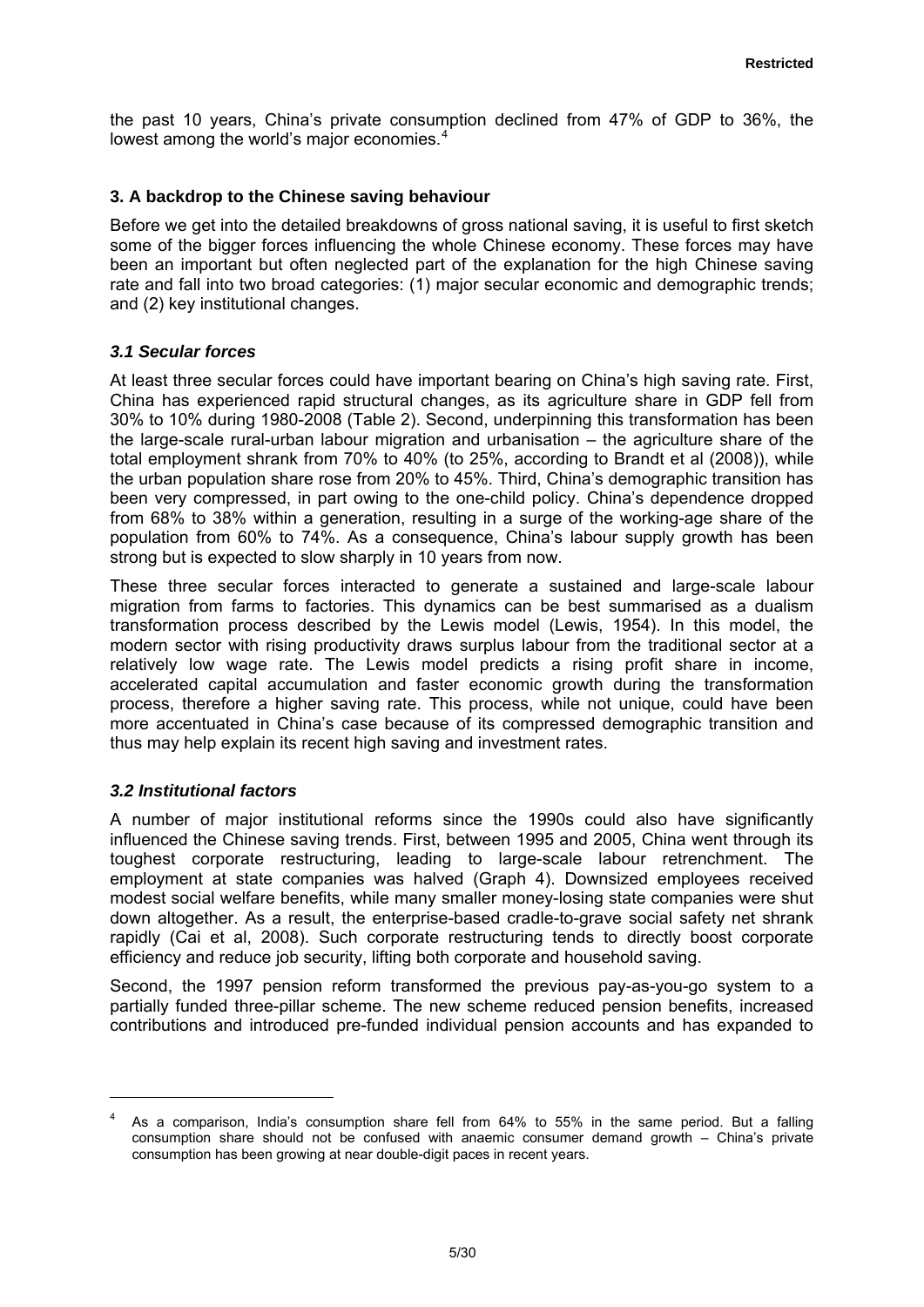cover more firms over time.<sup>[5](#page-5-0)</sup> This institutional change has interacted with the diminished role for family and increased concerns over rising pressure on public retirement schemes in anticipation of rapid population ageing and thus may have induced additional accumulation of capital through increased saving and investment, the so-called "second demographic dividend" (Wang and Mason, 2008). Therefore, reduced pension wealth and anticipated acceleration of population ageing could both help lift the current saving rate in China.

The third institutional reform relates to private home ownership. As part of the corporate restructuring, state firms no longer provide housing for their employees and in exchange have increased contributions to housing provident funds (Shen and Yan, 2009). The concomitant introduction of private home ownership and property market interacted with the "second demographic dividend" effect to provide additional incentives to build up pension assets, ushering in a housing boom. China's home ownership may exceed 85% today (Gao, 2010). Even if one ignores the substantial quality improvement, China's physical assets of residential housing per capita have at least more than doubled in the past twenty years (Graph 4). The implied housing investment has been enormous. Indeed, the fastest-growing sectors in the Chinese economy over the past three decades have been the construction and services, not the manufacturing sector (Table 2). Thus sharply increased demand for housing assets has been a key driver for both high economic growth and high saving in China over the past decade.

#### **4. Composition of gross national saving**

-

To better understand the sources of and factors behind the high Chinese saving, it is useful to examine the breakdown of China's gross national saving by its components: corporate, household and government saving (Kuijs, 2006; Li and Yin, 2007; Wiemer, 2008; Jha et al, 2009). This approach allows us to trace the changing composition of the Chinese saving, taking advantage of the following simple framework.

$$
S/Y = \Sigma S_i/Y = \Sigma (S_i/Y_i) (Y_i/Y), \quad S = \Sigma S_i, \text{ and } Y = \Sigma Y_i, \text{ and } i = e, h \text{ or } g
$$
 (1)

where Y and S are gross national disposable income and gross national saving, respectively; and subscripts e, h and g denote the corporate (enterprise), household or government sector, respectively. Simply, the equation says that an economy's aggregate saving rate is an income-weighted average of all sectors' average propensities to save. In other words, the sector i's contribution to the aggregate saving rate, S<sub>i</sub>/Y, depends on two factors: its income share in the economy  $(Y_i/Y)$  and its average propensity to save from its own income  $(S_i/Y_i)$ .

Three observations of China's saving composition are worth highlighting (Table 3). First, according to official flow-of-funds statistics, the household sector is the largest saver today, to be followed by the corporate sector. Second, the corporate and government sectors have been the principal drivers behind the rise in the aggregate saving rate over the past fifteen years, contributing more than four-fifths of the 17 percentage-point rise in China's saving/GDP ratio. Third, the year 2000 appears to be a turning point when the aggregate Chinese saving rate started its relentless climb of 16 percentage points of GDP. Half of this hike so far in the 2000s has come from the government sector.

<span id="page-5-0"></span><sup>5</sup> For more details of China's pension system, see Feldstein, 1998; Salditt, et al, 2007; Song and Yang, 2010; and Li and Wu, 2010. Also see Moreno and Santos (2008) for a review of international evidence of the possible effects of pension regimes on saving and the current account balance.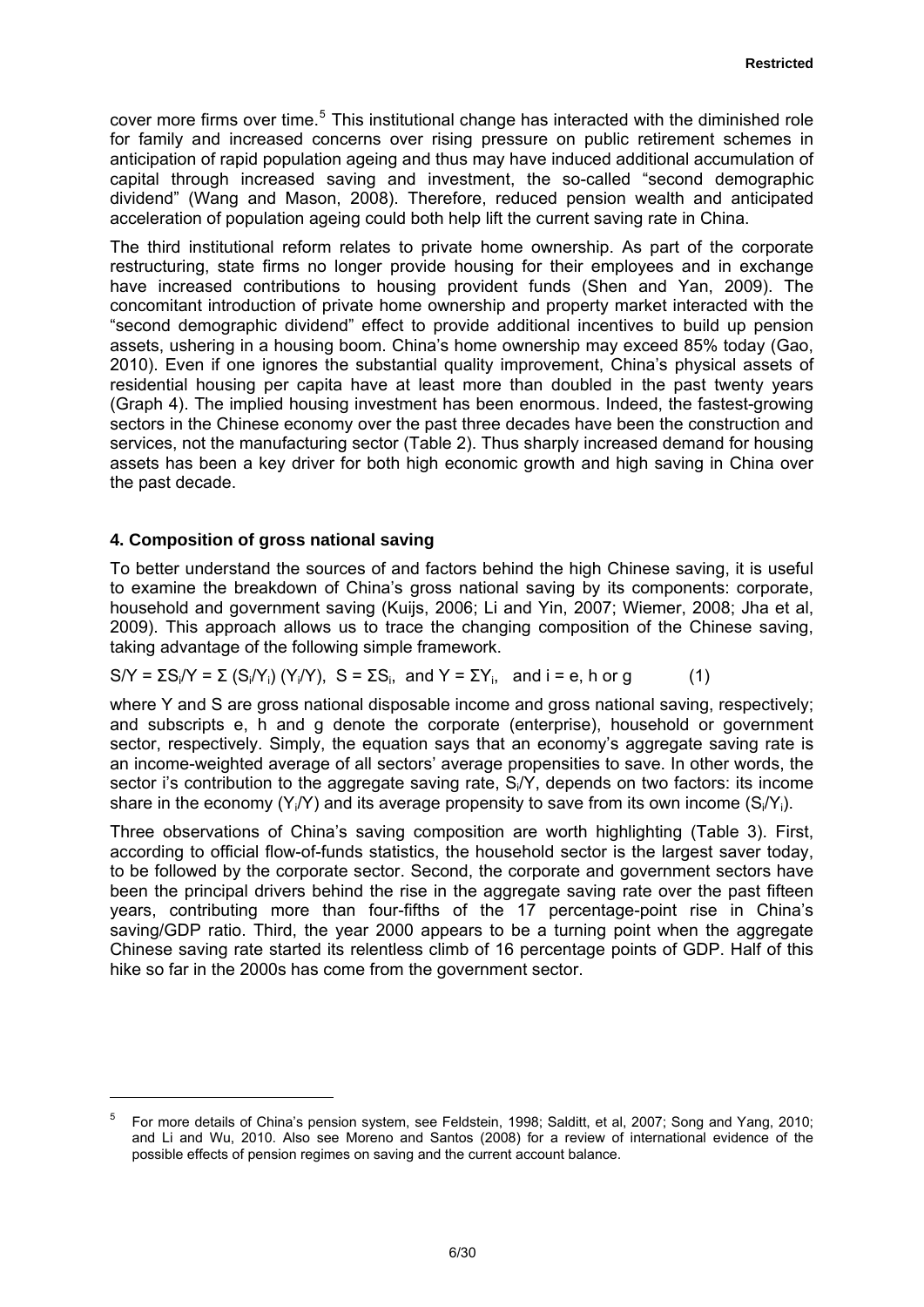#### *4.1 Corporate saving*

-

China's corporate saving doubled from 12% of GDP in 1992 to a peak of 24% in 2004, but has since trended down to 19% in 2008 when China's current account surplus surged (Table 3). Over the past fifteen years, it has been the most important contributor to the increase in the Chinese aggregate saving.

By definition, the sector's average propensity to save is 100% (ie,  $S_e = Y_e$ ). Corporate saving can be thought of consisting two parts: depreciation and retained earnings. Hence higher Chinese corporate saving could be attributed to a rise in either or both of these two sources.

Depreciation as a share of GDP has probably risen over time. Unfortunately, the official statistics do not provide estimates of consumption of fixed assets. Given that depreciation is positively linked to the higher capital stock and newer vintages of capital, then there is good reason to expect that depreciation rose during the period under study. With the rapid pace of industrialisation discussed earlier, the capital stock per worker in the industrial sector has at least doubled in the past decade. According to Bai et al (2006), China's capital stock as a ratio to GDP rose from 130% to 170% between the early 1990s and the mid-2000s.

More controversial have been the various hypotheses about the other element of corporate saving — retained earnings. Low dividend payments by Chinese firms could in part help explain the high net earning retained at firms. Two reasons are proposed to explain why most of the net earnings have been retained by firms in China: financial underdevelopment and poor corporate governance (Jha et al, 2009; ADB, 2009; and IMF, 2009).

First, it has been argued that limited access to external finance forces firms to hoard cash to hedge uncertainties or to use internal funds to finance expansion. While China's financial system remains underdeveloped, it may have advanced in recent years (Ma, 2007). Moreover, Chinese companies seem to have hoarded less, not more, cash at firm level, qualifying the importance of "precautionary corporate saving" (Graph 5). Even private firms seem to have improved their access to external finance (Hale and Long, 2010). At least, this factor does not explain well the markedly higher corporate saving in the past fifteen years

Second, it has been suggested that poor corporate governance results in low dividend payments. However, there is little evidence suggesting that the dividend behaviour of listed Chinese firms differs systematically from those in the rest of the world (Zhang, 2008; and Bayoumi et al, 2009). Based on a sample of 1,557 Chinese listed firms and 29,330 firms from 51 other countries during the period of 2002-07, Bayoumi et al (2009) find that the dividend payout ratio (common dividend over EBIT) averages 16% for Chinese listed firms compared to less than 13% for those from the rest of the world.

In our view, blaming poor corporate governance could risk barking up the wrong tree, since it was a government policy that state companies were not required to pay dividends to the government.<sup>[7](#page-6-1)</sup> This policy added to retained earnings, since the bulk of the dividend payouts by listed Chinese state companies might go to their non-listed parent holding companies (direct majority shareholders) instead of the government (the ultimate owner) and thus is still retained within the corporate sector (Zhou, 2005).

<span id="page-6-0"></span><sup>6</sup> High and rising corporate saving has been a global and Asian phenomenon in the 2000s (IMF, 2006 and 2009; OECD, 2007). However, interpreting the detailed dynamics of the Chinese corporate saving warrants special caution, since the measured 2004 peak of corporate saving could in part be a result of one-off data adjustments owing to the economic census in the same year.

<span id="page-6-1"></span><sup>7</sup> Two considerations were behind the policy of no dividend payments, which was introduced in 1994. First, the government aimed to provide incentives for state companies to arrest the large-scale financial losses at the time. Second, the government also encouraged the restructured state firms to provide displaced workers with some transitory social welfare supports and alternative employment opportunities before a functioning social safety net is in place. This no dividend policy has been unwound in phases since 2007.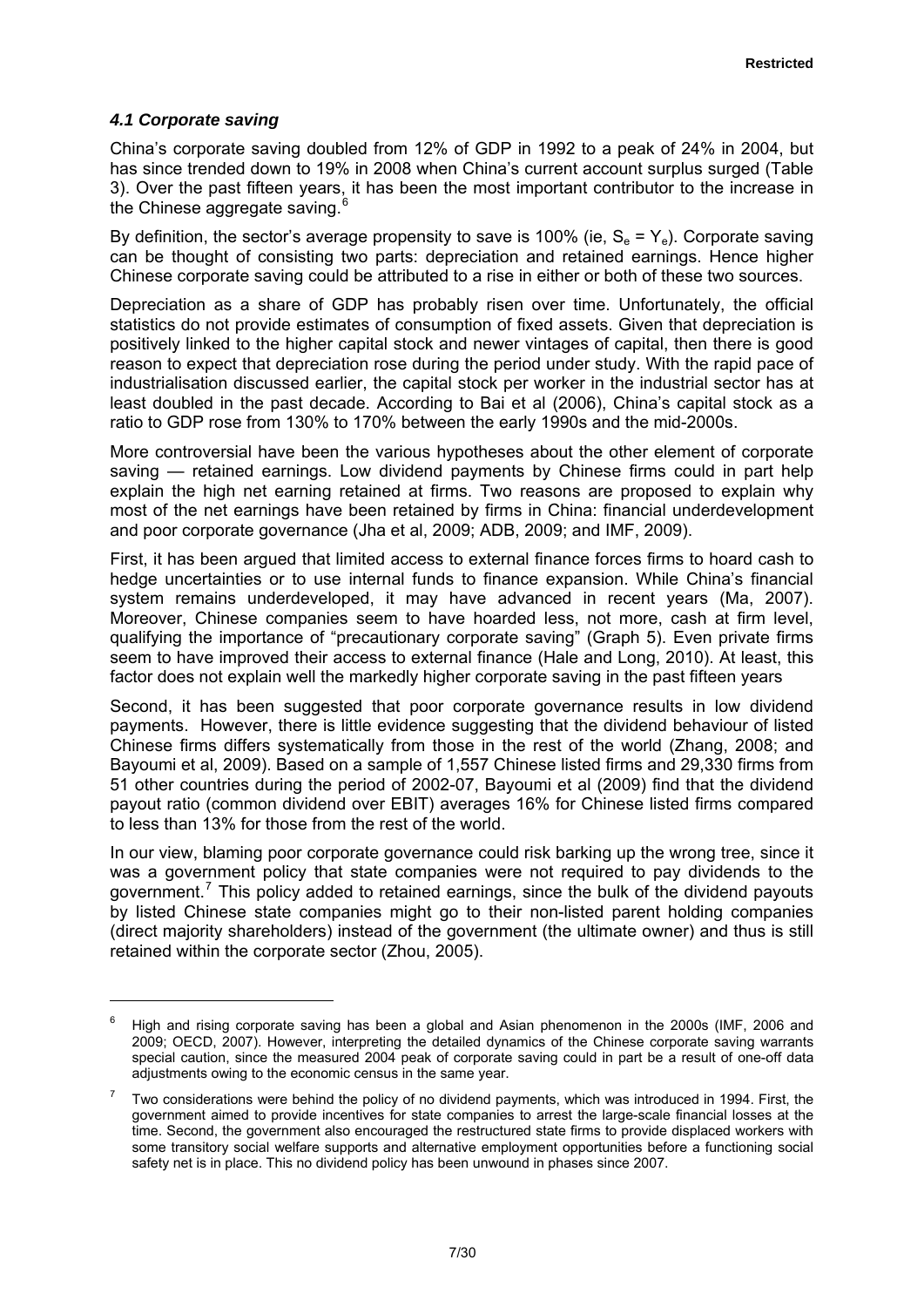An even more controversial question is about the possible sources of higher corporate profits (Graph 6). Many explanations have been advanced (Dollar and Wei, 2006; Bai, et al 2006; and Hofman and Kuijs, 2008). For exposition purpose, we group some of these arguments into two hypotheses.

One hypothesis argues that high Chinese corporate saving, and indeed fast economic growth, is mostly the consequence of government distortions designed to subsidise the corporate sector in order to promote growth and exports. Two particular arguments have been advanced under this hypothesis (Tyers and Lu, 2008; Jha et al, 2009; ADB, 2009). First, monopolies boost corporate profits of mostly state firms, owing to a lack of competition policy or its weak enforcement. Second, subsidies and factor price distortions (such as financial repression, restrictions on rural labour migration, subsidies for energy inputs and below-market prices of land) inflate corporate earnings, again mostly benefiting state firms. In short, China's rapid economic growth and high saving rate are principally a function of government distortions and subsidies.

An alternative hypothesis emphasises the broader forces discussed earlier as the more important factors leading to higher corporate saving. First, efficiency gains from corporate restructuring and an expanding indigenous private sector have intensified competition, raised productivity, and helped drive fast economic growth and lift corporate profits. Second, accentuated by a very compressed demographic transition and a large pool of surplus rural labour, the prolonged Chinese rural-urban labour migration has capped wage growth, thus boosting corporate profits in the transition process.<sup>[8](#page-7-0)</sup>

These two sets of factors are not mutually exclusive and may well co-exist. While the truth likely lies somewhere in between, an interesting question is which set of forces matters more in shaping Chinese corporate saving. In particular, it would be useful to find out whether the identified distortions have become more significant over time so as to help explain the higher corporate saving rate and whether the available evidence broadly confirms the main predictions of these two hypotheses. After presenting the pros and cons of these two hypotheses, we highlight the controversial roles of exchange rates and interest rates.

A central prediction of the distortion/subsidy hypothesis is that as the principal beneficiary, state companies should be the major driver of the observed higher Chinese corporate profits, because they are more likely to enjoy greater market power, receive more government subsidies and gain from easier access to cheaper credit. Yet, it has been China's less advantaged and more efficient local non-state firms that have been gaining both market and profit shares (Graph 5, 6 and 7). The share of local private firms in China's industrial profits more than doubled from 20% to 43% during the 2000s, despite their facing more restricted access to external finance and higher funding cost. Similarly, their shares in both industrial sales and assets doubled in the 2000s. This questions the theory that the Chinese corporate earnings are mainly inflated by distortions and subsidies.<sup>[9](#page-7-1)</sup>

The other evidence on the distortion/subsidy hypothesis is also inconclusive. First, although a case can be made for the presence of monopoly power in the Chinese banking industry,

-

<span id="page-7-0"></span><sup>8</sup> Since 2006, there has been a lively debate over whether China has reached a so-called "Lewis turning point", whereby the pool of surplus labour starts drying up, as parts of its economy for the first time witnessed accelerated real wage growth and reported "labour shortage". For more details, see Garnuat, 2006; Cai, 2007; Meng and Bai, 2007; Islam and Yokota, 2008; and Athukorala et al, 2009.

<span id="page-7-1"></span><sup>9</sup> Using an asymmetric credit friction model, Song et al (2009) suggest that the high-productivity and creditconstrained firms finance investment by internal saving and thus tend to generate high corporate saving while maintaining high return to capital by attracting more resources to themselves. This interesting insight differs importantly from the proposition that high corporate profit and saving come mostly from state-sponsored subsidies and distortions.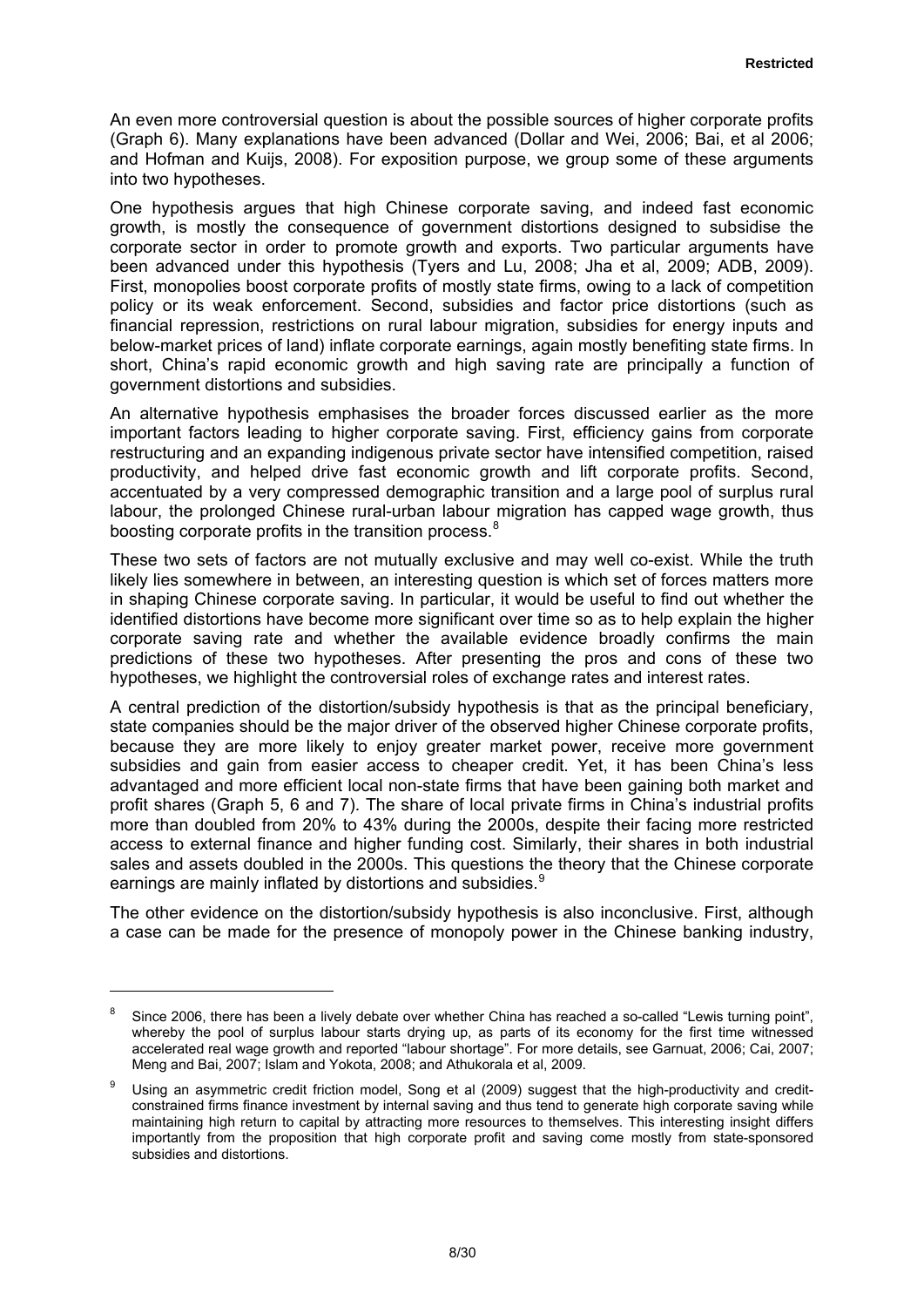the market share of the big state-controlled banks has fallen over time. Second, the effect of any residual energy subsidies on China's overall corporate profitability is ambiguous. Indeed, given China as a growing net energy importer, energy subsidies tend to increase energy consumption and imports, which may weaken corporate profitability and the country's current account balance. Finally, with the 2001 WTO accession, China became more deeply involved in global competition. Thus, any oligopolistic rents may have waned on balance. In sum, while distortions and subsidies may inflate earnings at the state companies, they are not a primary factor behind China's higher overall corporate saving.

Other policy and institutional factors do boost China's corporate saving, but their effects vary. First, low royalties may under-price natural resources, inflating profits in such industries. Yet, little is known about the likely effect of higher natural resources taxes on the corporate and aggregate saving. Second, limited access to credit by small enterprises may weaken demand for labour, giving rise to additional downward pressure on wages and thus boosting the profit share in income (Aziz and Cui, 2007). But this factor too should not be overstated, as financing problems facing small firms in China may be no better or worse relative to other economies with high or low corporate saving. Third, entry barriers could indeed disadvantage the labour-intensive service sector, resulting in excessive expansion of more capital-intensive industries in the manufacturing sector and hence a higher income share of profits at the expense of labour (Guo and N'Diaye, 2010).

Finally, there is also controversy about the role of the exchange rate and interest rate in shaping corporate saving. Regarding the exchange rate, one view is that an undervalued exchange rate boosts relative competitiveness and thus corporate profits in the manufacturing sector, which often results in current account surpluses (Turner, 1988; Eichengreen, 2006; and Goldstein and Lardy, 2009). Similar opinions also hold that a weak renminbi may depress the real purchasing power of Chinese household income, resulting in excess or even forced saving. Another view suggests a minor and uncertain role of the exchange rate in the Chinese saving and current account balance (Chinn and Wei, 2009; Cheung et al 2009; and Ma and Zhou, 2009), as China's real effective exchange rate has fluctuated considerably over time and strengthened vis-à-vis most major emerging market currencies (Graph 8).

Second, interest rates could play a role lifting corporate profits. Between 1992 and 2007, net interest payments by the corporate sector more than halved as a share of GDP, contributing to 30% of the rise in corporate saving (Graph 9). While one may attribute this to financial repression that depresses funding cost of and subsidises to Chinese (state) firms, we think that corporate deleveraging and inflation volatility could be greater forces behind the declining net corporate interest payments.

First, the net corporate debts – the difference between corporate loans and deposits – as a share of GDP more than halved between 1992 ad 2008, reducing net corporate interest payments (Graph 9). Corporate deleveraging could reflect strong corporate cash flows. Second, as argued by Modigliani and Cohn (1979), in times of high inflation, a big part of the interest payments represents inflation premium compensating creditors for the reduction of their real debt claims and thus should be considered repayments of the loan principal. Hence corporate profits may be understated in high-inflation years, and vice versa in times of deflation. The Chinese economy swung from double-digit inflation in the early 1990s to outright deflation in the late 1990s, potentially giving rise to a gap between the economic profits and reported accounting profits. We estimate this gap by taking into account the gains to shareholders accruing from the depreciation of the real debt burden.<sup>[10](#page-8-0)</sup>

 $\overline{a}$ 

<span id="page-8-0"></span>Erosion in the real corporate debts arising from inflation may be approximated as the product of expected inflation and net corporate debt outstanding. Expected inflation is measured by the two-year moving average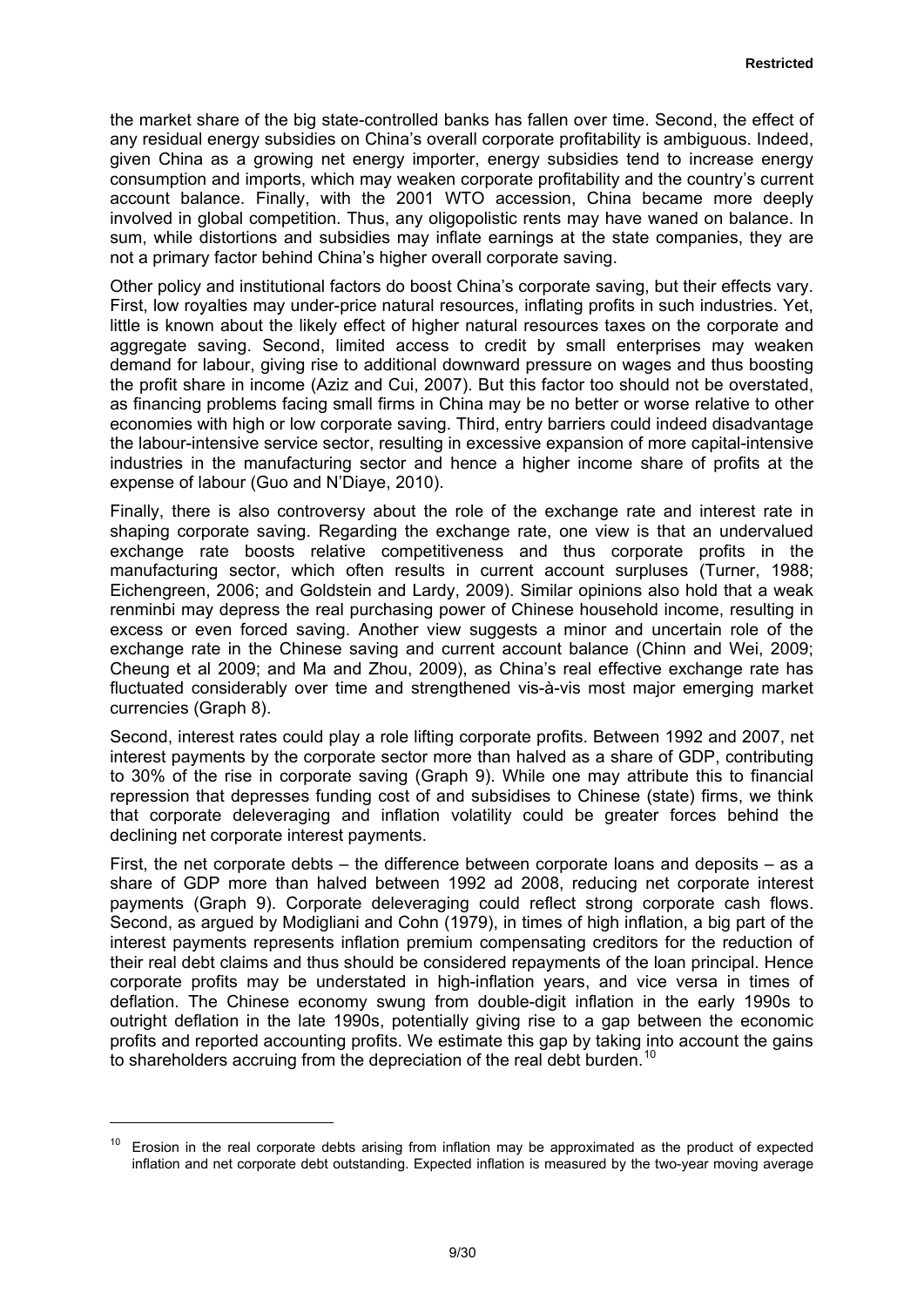Our preliminary estimation shows that corporate profits are understated in the high-inflation years of 1992-96 and overstated in the deflationary years of 1998-2000 (Table 3), with two interesting insights (Graph 10). First, the adjusted series indicates that the rise in corporate profits has been less pronounced than that suggested by the official flow-of-fund statistics. While the official data indicate much of the rise in corporate saving took place in the 1990s, our revised series shows that most of the increase occurred in the 2000s. Second, the corporate sector has supplanted the household sector as the largest saver in China today but has not been the biggest driver of the rise in the national saving rate over the past fifteen years. Both point to a need of caution in interpreting the dynamics of corporate saving.

#### *4.2 Household saving*

 $\overline{a}$ 

Household saving first fell from 20% of GDP in 1992 to a low of 16% in 2001 before staging a marked comeback to 23% by 2008, (Table 3 and Graph 3). Over the past 15 years, the household sector has contributed three percentage points to the 17 percentage-point rise in the aggregate saving rate.

This modest contribution to the high aggregate saving rate has been the consequence of two competing influences: a 10 percentage-point decline in the household income share and a 10 percentage-point rise in its average propensity to save from its disposable income (Table 4). Both have led to the marked decline in China's private consumption share in GDP over the past fifteen years (Aziz and Cui, 2007; Guo and N'Diaye, 2010; Baker and Orsmond, 2010).

The big drop in the household share in gross national disposal income over the past fifteen years (Graph 11) can be attributable to a fall in the labour share in national income, a low investment income and diminished net income transfers.

It is first and foremost the consequence of a declining labour share in the economy, given that wages constitute 80% of the Chinese household disposal income. The decline in the labour share accounts for some 60% of the observed decline in the household income share between 1992 and 2007. China's provincial data indicate a negative relationship between the labour share and the share of the capital-intensive industry in GDP (Graph 11). This may have been the combined consequence of a compressed demographic transition, a prolonged process of absorbing surplus rural labour, a lagging labour-intensive service sector and difficult financing conditions for small firms (Bai and Qin, 2009).

The household income share has also been dragged down by its shrinking net interest income.<sup>[11](#page-9-0)</sup> As a share of GDP, the net interest income halved in the past fifteen years, accounting for a quarter of the decline in the household income share. As the household sector is a net creditor in the economy, this is not surprising, for the same reasons discussed in Modigliani and Cohn (1979). Much of the high net interest income in the mid-1990s is simply the inflation premium required to compensate the household depositors for the real depreciation of their bank deposits. Indeed, during 1993-96 when inflation reached doubledigits, the Chinese government implemented a policy of fiscal subsidy to ensure a nonnegative real interest rate on household deposits. Another reason for the falling net interest income is the rising household debt in the past decade, to be discussed below.

of the implicit GDP deflator. Net corporate debt is estimated as corporate loans less the sum of corporate deposits and half of the currency in circulation. Corporate loans are taken as the sum of short-, medium- and long-term loans minus loans to the households. The data on household loans before 2000 are unavailable and computed backward by the 2000 level outstanding and the flow-of-funds statistics.

<span id="page-9-0"></span><sup>&</sup>lt;sup>11</sup> More generally, the household income share from other investment income sources has fallen as well. At least two causes can be suggested. First, the ownership of stock shares is not sufficiently broad-based. Second, imputed rent and income from owner-occupied homes could have been under-recorded.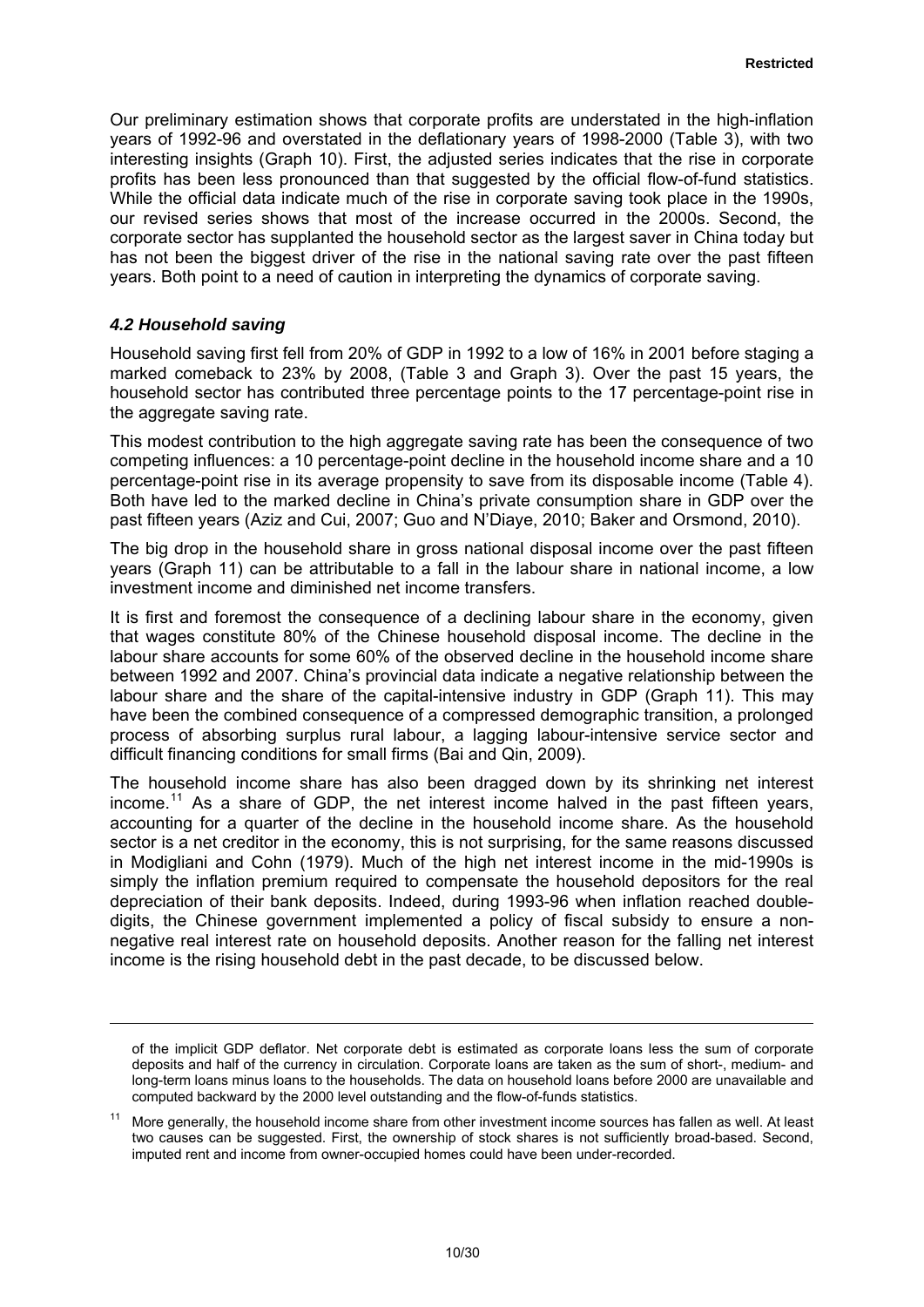A third factor behind a falling household income share is reduced net transfers. Income redistribution through taxes, contributions and transfers has so far been ineffective in stabilising the household share of income. This is mostly because of the increased contributions required to fund the large future pension benefits and other welfare obligations related to the expected population ageing. Social welfare contributions made by the household sector tripled between 1992 and 2007, from 1.4% of GDP to 4.2%. As discussed earlier, the 1997 pension reform introduced individual pension accounts funded by mandatory employee contributions, which are deductions to household disposable income.

Despite this drop in household income share, household saving still rose as a share of GDP, owing to the much higher personal saving propensity. The household average propensity to save from income rose by 10 percentage points, mostly during the 2000s (Table 4). The high and rising household saving propensity has been a subject of intense research by academics, market analysts and policymakers alike. Four interpretations of household saving behaviour have been highlighted in the literature.

First, as life-cycle, permanent-income and habit-formation hypotheses suggest, interactions among economic growth, income level and demographic changes may influence the personal saving rate. Record economic growth, a sharp decline in the Chinese youth dependency rate, the expected rapid ageing of the population and saving/consumption habit persistence all have contributed to a high personal saving propensity.<sup>[12](#page-10-0)</sup> A related factor is the much flatter earning profile over the life cycle in recent years, which helps explain a high average household saving rate that displays a U-shaped pattern across cohorts (Song and Yang, 2010). Nevertheless, these forces by themselves can only explain part of the high household saving rate in the 2000s.

Second, precautionary saving motives also help explain the higher personal saving rate. The large-scale corporate restructuring and downsizing between 1995 and 2005 increased both income and expenditure uncertainties and weakened the enterprise-based social safety net, thus reinforcing the precautionary motives to save.<sup>[13](#page-10-1)</sup> The new social welfare system has been taking shape but did not expand fast enough (Graph 12). The coverage of the new system also remains limited and fragmented.

Third, liquidity or borrowing constraint is another often cited factor accounting for the high personal saving. But bank loans to the Chinese household sector have expanded substantially, reaching 15% of the total outstanding bank loans lately from less than 1% in the late 1990s (Graph 13). In other words, the availability of consumer credit does not appears to be a major binding constraint to consumption smoothing for the period under study and is unlikely an important cause behind the rising personal saving propensity in the past 10 years.<sup>[14](#page-10-2)</sup>

Finally, institutional changes such as pension reforms and private home ownership have significantly influenced personal saving behaviour. The 1997 pension reform led to reduced

-

<span id="page-10-0"></span><sup>&</sup>lt;sup>12</sup> While Kraay (2000) report no conclusive evidence on the role of growth and demographics, Modigliani and Cao (2004) confirm their effects. Horioka and Wan (2007) find mixed supports for these hypotheses but highlight the important role of habit persistence. Chamon and Prasad (2009) also cast doubt about the life cycle predictions. Wei and Zhang (2009) argue that China's rising sex ratios led to increased competition in the marriage market and thus drove wealth accumulation. Ma and Zhou (2009) suggest that a sharp fall in the youth dependence could raise saving across the household, corporate and government sectors.

<span id="page-10-1"></span><sup>&</sup>lt;sup>13</sup> See Meng, 2003; Blanchard and Giavazzi, 2005; and Chamon and Prasad, 2009. In addition, this paper has not covered other potentially important factors influencing personal saving propensity such as income inequality and consumption risk sharing across regions. These are promising areas of further research.

<span id="page-10-2"></span><sup>14</sup> Certainly, there is room for further expanded access to consumer credit, as Chinese households remain lightly leveraged and their aggregate balance sheet seems strong.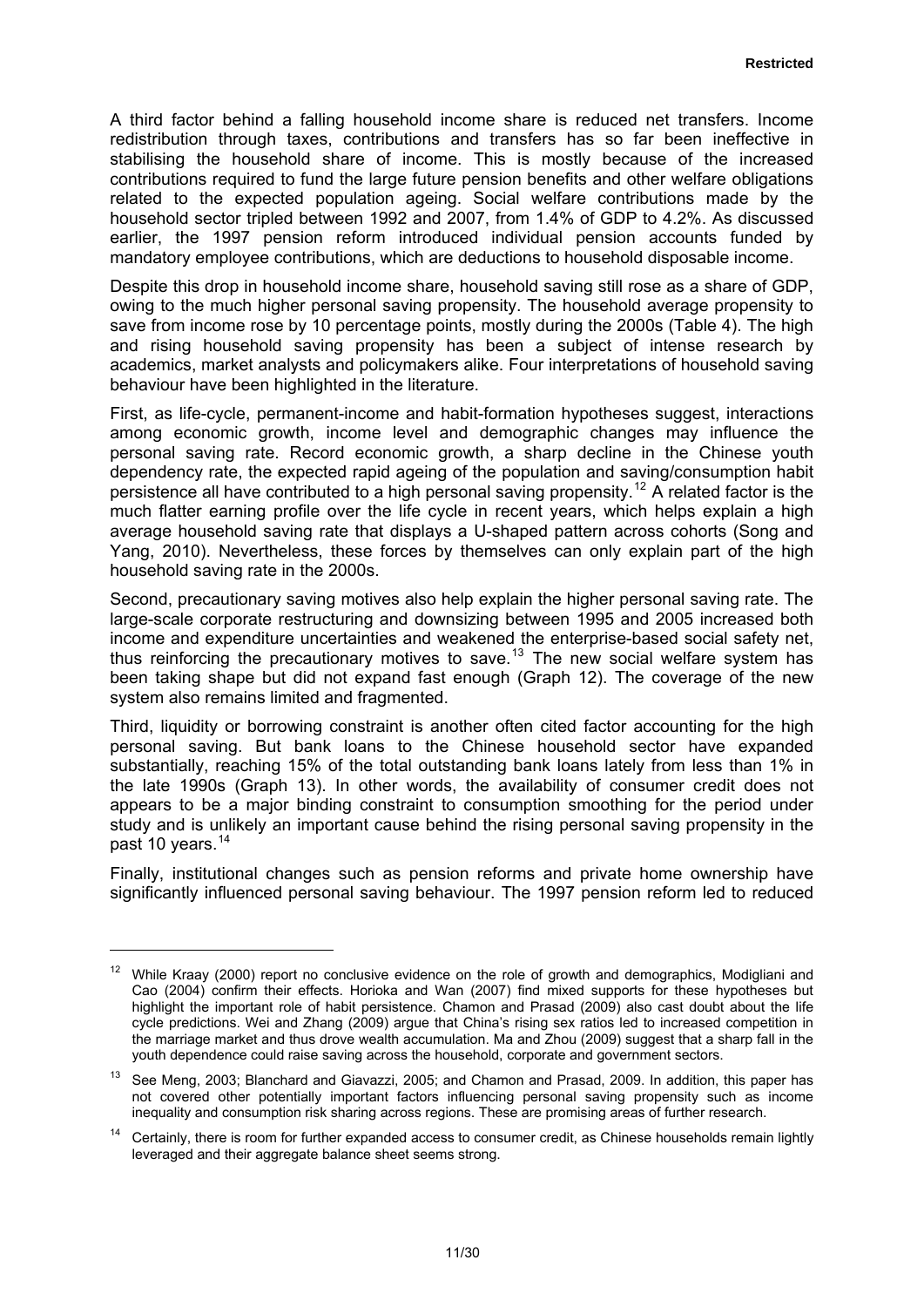pension wealth. This helped trim the large implicit pension debts but might have lifted the current household saving rate (Feng, et al 2009). Also, scandals associated with local pension funds might weaken confidence, thus limiting substitution between mandatory and voluntary personal saving. Another important institutional change is the introduction of private home ownership that has triggered significant demand for housing assets, thus boosting household saving.<sup>[15](#page-11-0)</sup>

#### *4.3 Government saving*

-

The government has been the smallest saver in China but a major contributor to the rise in national saving. As a share of GDP, its saving more than doubled, from less than 5% in 1992 to 11% in 2008 (Table 3). During the 2000s so far, it has accounted for half of the 15 percentage-point rise in China's gross national saving rate.

The marked increase in government saving largely reflects higher government income. The government share in disposable income first declined from 20% to 16% in the first half of the 1990s, before recovering steadily to 24% by 2008. Meanwhile, the government consumption has averaged about 15% of GDP since the early 1990s. Thus rising government disposable income and steady government consumption together resulted in higher government saving and more government investment, especially in the 2000s. The Chinese government's marginal propensity to save exceeded 50% during the 2000s, compared to less than 20% in the 1990s.

The government disposable income has risen briskly since the mid 1990s. This has been the combined result of high economic growth, the 1994 tax reform (Wong and Bird, 2008), increased land sales and greater social welfare contributions from both the corporate and household sectors. Over the years, government disposable income tends to closely track government revenues (Graph 14).<sup>[16](#page-11-1)</sup> China's government revenues fluctuated around 40% of GDP in the late 1970s but dropped throughout the 1980s and early 1990s to only 15%. This decline was mainly due to a diminished government role in the economy, a reform strategy of decentralisation, and the need to cushion the economic transition. The 1994 tax reform under Premier Zhu Rongji aimed to lift the both the share of government revenues in GDP and share of the central government in the overall fiscal revenues. Both goals have apparently been met (Table 5).

The government consumption and expenditure, however, diverged noticeably from each other, especially in the 2000s. The government consumption has been more stable over time, at some 15% of GDP; but total expenditure swung from 11%-12% of GDP in the 1990s to 18%-20% lately (Graph 14). One main difference between the two measures is investment spending undertaken by the government, which is part of government expenditure but not part of government consumption. Therefore, more of the government expenditure is investment rather than consumption. In other words, much of the government income gain has been invested rather than consumed in the 2000s.

<span id="page-11-0"></span><sup>&</sup>lt;sup>15</sup> State firms have stopped providing housing but in return increased itemised cash contributions to housing provident funds. This effectively translates into an observed higher household saving rate because of required mortgage down payments. Nevertheless, such a shift in saving activity from the corporate to the household sector, on its own, should not be interpreted as an increase in national aggregate saving rate.

<span id="page-11-1"></span><sup>&</sup>lt;sup>16</sup> Government revenue and expenditure, based on the fiscal and budgetary statistics, are conceptually distinct from government disposable income and consumption based on the flow-of-funds statistics. For instance, contributions by the corporate and household sectors to various pension funds administered by the government are part of the government disposable income but not revenue. Similarly, current transfers from the government are part of its expenditure but not consumption. Finally, a government can run a fiscal/budget deficit while yielding a positive saving, owing to its investment spending.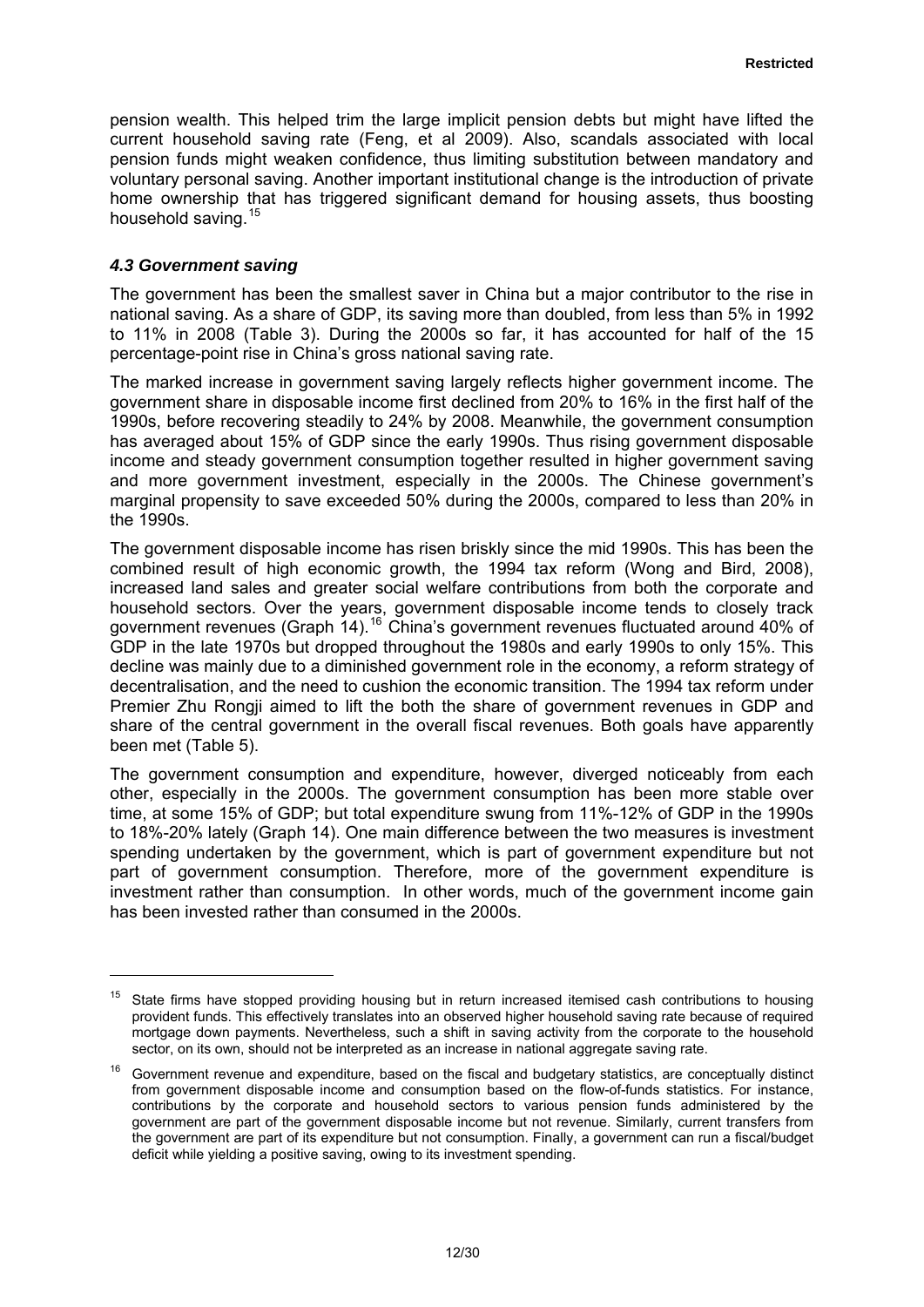Questions arise as to whether government consumption is too low. By international standard, China's government consumption of 15% of GDP is not excessively low: it is above the historical average of the emerging market economies of 13% but below the mean of 20% for the advanced economies. It indeed ranks among the highest in emerging Asia (Graph 15). Nevertheless, China seems to have further room to provide more public services such as education, healthcare and environmental protection.

Why does the Chinese government save and invest but not consume most of its rising income? Three different but related explanations can be advanced. It appears that all of these forces have been at work at the same time in China, contributing to higher government saving in the 2000s.

First, the anticipation of rapid population ageing and the 1997 pension reform prompted increased pension contributions by the corporate and household sectors. These contributions are intended to partially prefund future pension benefits and treated as a source to the government disposable income, as they are parked under various pension funds administered by the government. These funds have been invested, directly or indirectly, in financial and physical assets at home or abroad. The net asset balance of China's centrally managed National Social Security Fund tripled as a ratio to GDP between 2001 and 2009 (Graph 15). Meanwhile, the accumulated balance of the country's various social welfare funds also tripled. Both suggest that the rise in government saving could in part relate to the build-up of pension assets.

Second, local Chinese government officials have incentives to start new investment projects, as promotions have been mainly determined by performance indicators such as economic growth in their jurisdictions. Hence there is an innate tendency to invest more rather than to provide additional public services for a given rise of government revenues, thus boosting government saving. However, once the fixed capital stock has built up sufficiently in the urban infrastructure and/or the promotion standards broaden to include provision for public services such as healthcare, education and supports for the needy, government consumption should eventually expand. Moreover, high current investment spending on public facilities and infrastructure by the Chinese government today will generate a greater stream of future government consumption.

Third, there is a so-called federal fiscal imbalance issue in China: while a rising share of fiscal revenue is appropriated by the central government, the lion's share of the social expenditure burden remains on the shoulder of the less well-funded local governments (Table 5 and Graph 16). Transfers through the central government are considered far from adequate in addressing the financing pressures facing local governments. This tends to put the local governments under funding pressure, which in turn depresses social spending and government consumption.

In sum, higher government saving has largely been attributable to both rising government income and steady government consumption. The resultant higher government saving propensity in the 2000s may relate to a combination of three factors: the need to accumulate pension assets in anticipation of rapid population ageing, the incentives for local governments to invest rather than providing public services, and a large burden of social spending on the local governments that have come under increased funding pressures.

#### **5. Medium-term outlook and policy implications**

#### *5.1 Medium-term outlook*

The medium-term outlook for China's saving rate matters not only for its future economic growth path but possibly also for rebalancing of the global economy. Despite private consumption expenditure growing 8%-10% per annum in recent years, China's saving rate remains considerably higher than its investment rate, resulting in a substantial current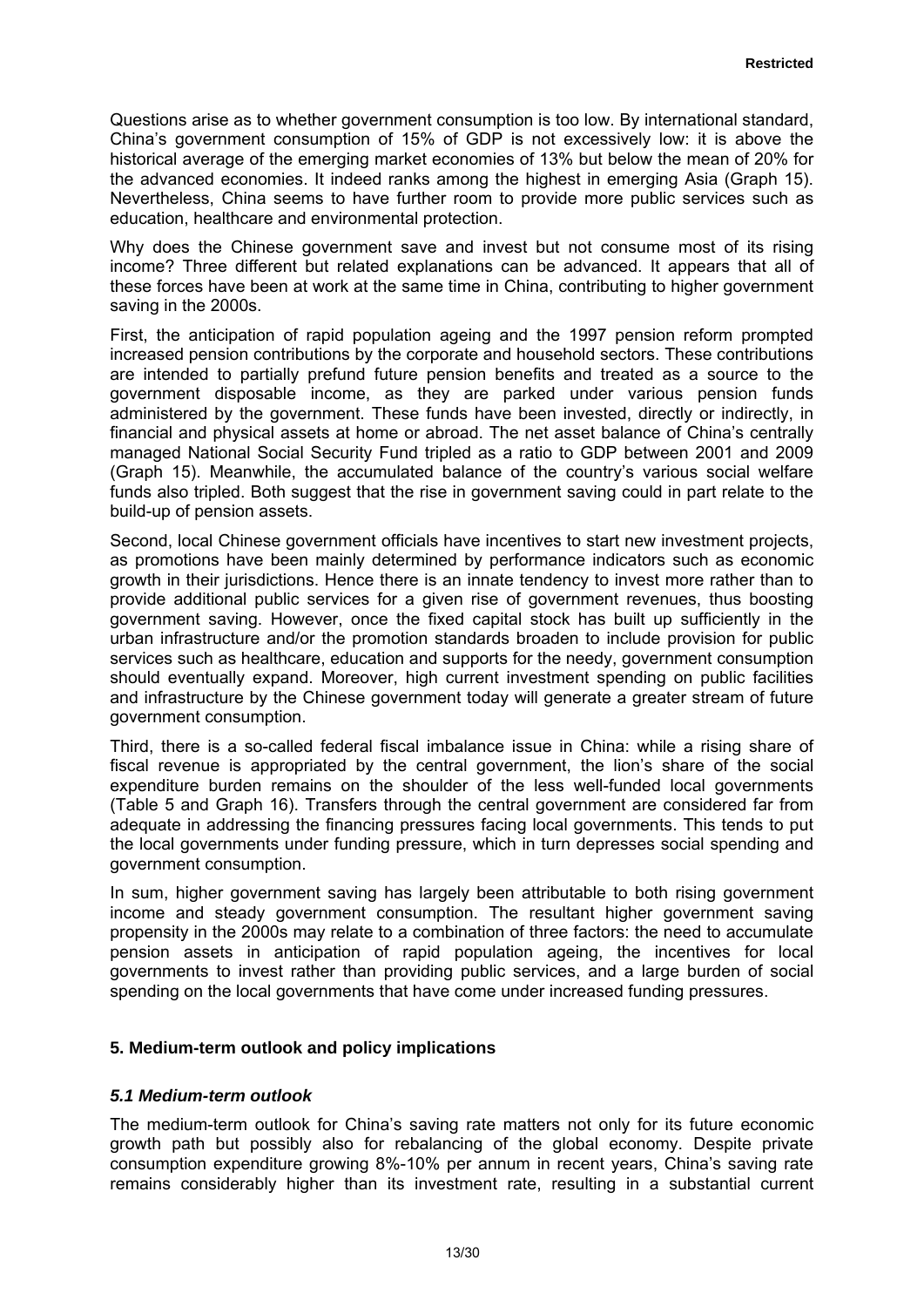account surplus. Going forward, given the outlook of a relatively weak global recovery and an already high domestic investment rate in China, private consumption is likely to play a critical role in sustaining a high rate of Chinese growth. One key challenge for Chinese policymakers is thus to maintain robust internal demand while rebalancing the economy more towards consumption. Both domestic structural factors and policy measures could influence such a transition.

Of the structural factors discussed earlier, three can be highlighted in view of their implications for the Chinese saving rate. First, it is reasonable to assume that the large-scale labour retrenchment observed during 1995-2008 has by and large been behind us. In this period, 73 million jobs in the urban state sector were shed, against a concomitant net urban job creation of 110 million (Graph 4). Going forward, such one-off efficiency gains for the corporate sector would likely be more limited, and the associated income and expenditure uncertainties of the Chinese households should become less pronounced. That in turn will dampen the incentives for private saving of both the household and corporate sectors.

Second, China is projected to enter a phase of accelerated population ageing within a decade, which may suggest two things. First, growth of labour force will decline, possibly along with a declining household saving rate and a slower pace of investment spending, likely resulting in lower potential output growth. Second, we may continue witnessing strong infrastructure investment for some years to come, to build up the physical capital stock and pension assets in preparation for the ageing of the population as well as to accommodate the ongoing urbanisation process.

Third, the rural-urban labour migration away from agriculture is likely to continue in the years ahead, as the urban share of the population is projected to rise from the current 45% to 60% in a decade. By contrast, there may be some early and tentative signs that China could get closer to the Lewis turning point, which predicts a rise in the labour share of income, lower corporate saving and a greater role of personal consumption in future.

Taken together, a key implication from these medium-term forces is that China's saving rate is likely to plateau before long and may ease off noticeably from the current 52% or even higher levels over the next 10 years. The marked U-shape experience of China's saving rate over the past 25 years also suggests that the prospective Chinese saving rate can fall meaningfully in the years ahead.

#### *5.2 Policy options*

During this process, policy can assist the transition to a more balanced growth model. Of many possible policy options widely debated, this paper touches on two broad and largely complementary sets of issues: measures to promote urban job creation and policies to enhance the social safety net. While strong investment is still needed to accommodate the urbanisation process, deregulations that facilitate labour mobility between the urban and rural areas, support small companies, and reduce entry barriers to the labour-intensive services sector may help job creation, ease downward pressure on wages and stabilise the labour income share. They would also support resource reallocation to non-tradable sectors while facilitating consumer demand growth. This is a promising area of policy initiatives.

A strengthened social safety net is another option, since the current public welfare system remains fragmented and its coverage is limited. This policy option will become even more valuable with the continued large inflows of rural labour migrants into the urban areas. The recent moves to transfer some of the listed state company shares to beef up pension assets and improve the portability of welfare benefits therefore go in the right direction. But there are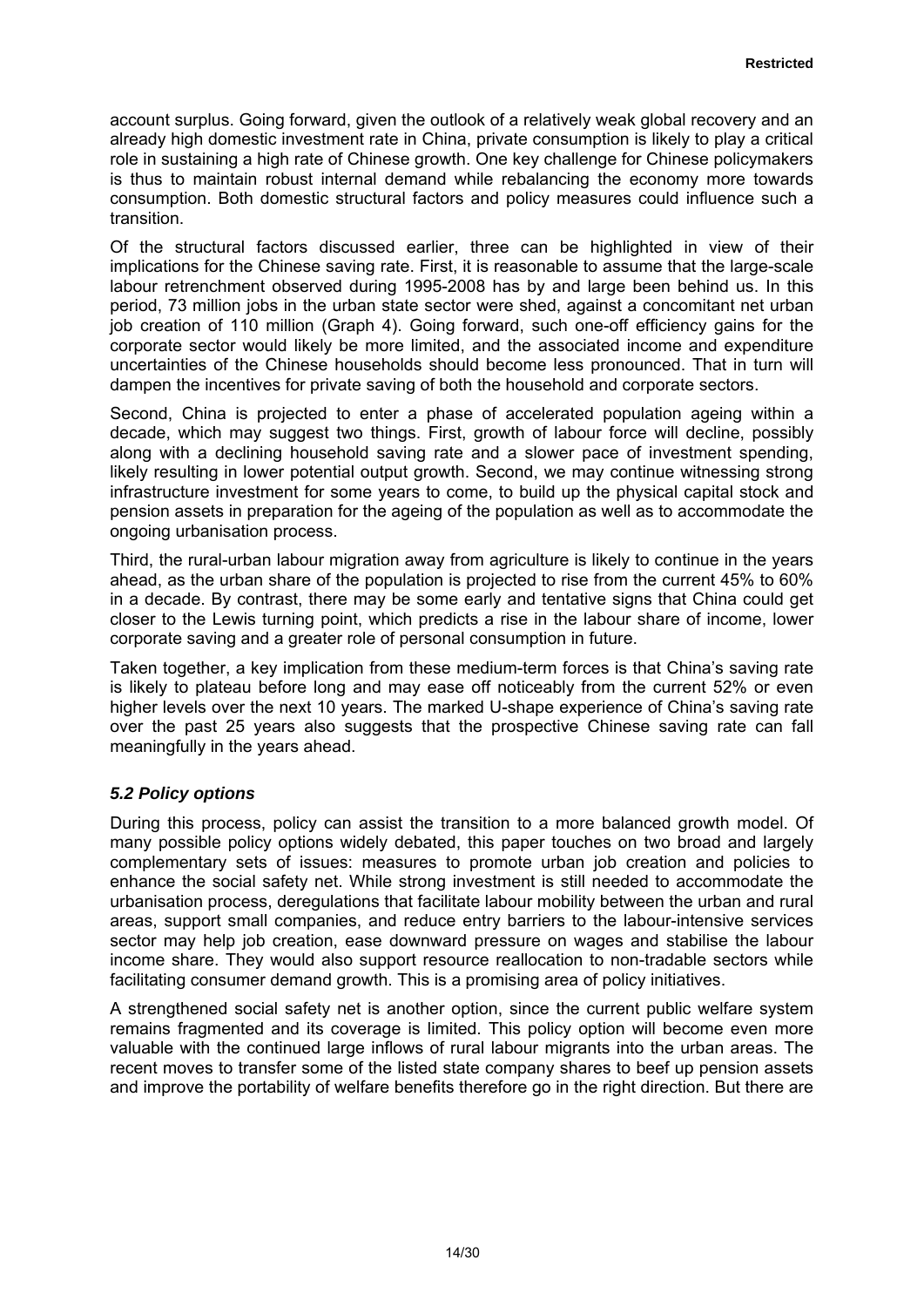challenges and pitfalls to any state-welfare solution.<sup>[17](#page-14-0)</sup> One risk is that a rushed and poorly designed social insurance system could backfire. Another risk is the questionable sustainability of any social welfare scheme, especially in the context of the expected rapid population ageing and likely slower economic growth. Finally, reforms to social welfare systems could have unintended side-effects on current saving and consumption decisions. In any case, the priority should ideally be to aim for a more integrated and broader-based social safety net, with a focus on the low-income segments of the population and with an enhanced funding role by the central government.

#### **6. Summary**

-

This paper explores the stylised facts and explanations about the Chinese corporate, household and government saving. They have all added substantially to China's high and rising saving rate, especially during the 2000s. What really distinguishes China from the rest of the world is that the saving of each of these three sectors as a share of GDP has ranked near the top worldwide, making China's aggregate saving rate exceptionally high.

No single theory or model will likely provide a simple explanation to this pattern of the high Chinese saving. On the one hand, the evidence appears mixed for the proposition that China's fast economic growth and high saving rate are principally a function of subsidies and distortions. On the other hand, some of the structural forces may not have received sufficient attention. Such forces include those associated with rapid economic growth, structural transformation, a compressed demographic transition, large-scale corporate restructuring, and the household and government responses to institutional changes as well as to the expected acceleration of population ageing in one decade from now.

<span id="page-14-0"></span>An enhanced social safety net should first and foremost serve the purposes of social equity and risk pooling under long-term fiscal sustainability and should not be taken as a makeshift tool to lift personal consumption growth beyond the recent 8%-10% pace.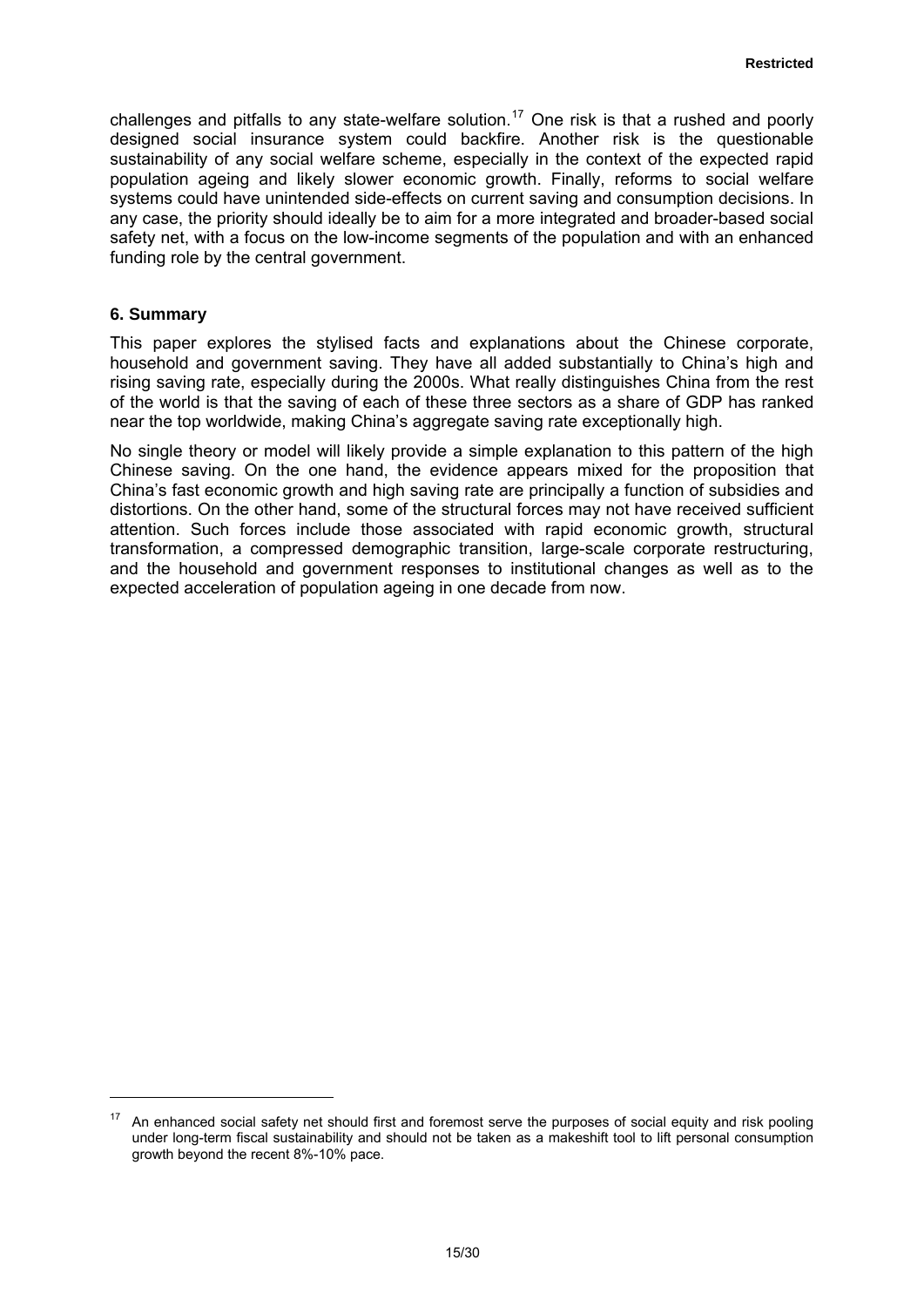#### **References**

Asian Development Bank (2009): *Asian Development Outlook 2009: Rebalancing Asia's Growth*, Manila.

Athukorala, P, Fukao and T Yuan (2009): "Labour market integration in China", in R Garnaut, L Song and W Woo edit *China's New Place in a World in Crisis: Economic, Geopolitical and Environmental Dimensions*, The Australian National University Press, pp 179-208.

Aziz, J and L Cui (2007): "Explaining China's low consumption: the neglected role of household income", *IMF Working Paper*, No WP/07/181, Washington DC.

Bai, C, C Hsieh and Y Qian (2006): "Return to capital in China", *NBER Working Papers* No 12755.

Bai, C and Qian, Z (2009): "Factor income share in China: the story behind the statistics", *Economic Research*, 2009/03: pp 27-40.

Baker, M and D Orsmond (2010): "Household consumption trends in China", *Reserve Bank of Australia Bulletin*, March, pp 13-18.

Bayoumi, T, H Tong and S Wei (2009): "China's corporate savings is not a key driver for its current account surplus: a cross-country firm-level comparative perspective", draft paper presented at the HKMA conference "Financial reform, macro policy and currency internationalisation: the case of China", Hong Kong.

Bernanke, B (2005): "The global saving glut and the US current account deficit", speech at the Homer Jones Lecture, St Louis, 14 April.

Blanchard, O and F Giavazzi (2005): "Rebalancing growth in China: a three-handed approach", *MIT Department of Economics Working Paper* 05-32.

Brandt, L, C Hsieh and X Zhu (2008): "Growth and structural transformation in China", in L Brandt and T Rawski edit *China's Great Economic Transformation*, Cambridge University Press, pp 569-632.

Cai, F (2007): "The coming Lewis turning point and its policy implications", *Reports on China's Population and Labour*, No 8, Social Science Academic Press, Beijing.

Cai, F, A Park and Z Yao (2008): "The Chinese labour market in the reform era", in L Brandt and T Rawski edit *China's Great Economic Transformation*, Cambridge University Press, pp 167-214.

Chamon, C and E Prasad (2008): "Why are saving rates of urban households in China rising?", *IMF Working Paper*, No WP/08/145, Washington DC.

Cheung, Y, Chinn, M and Fujii, E (2009): "China's current account and exchange rate", *China's Growing Role in World Trade*, pp. 231-271, edited by Robert Feenstra and Shing-Jin Wei, University of Chicago Press for NBER.

Chinn, M and Wei, S (2009): "A faith-based initiative meets the evidence: does a flexible exchange rate regime really facilitate current account adjustments?", draft.

Dollar, D and S Wei (2006): "Das (wasted) Kapital: firm ownership and investment efficiency in China", in *NBER China Workshop*, Cambridge, MA.

Eichengreen, B (2006): "Global imbalance, demography and China", in M Balling, E Gnan and F Lierman (eds), *Money, finance and demography: the consequences of ageing*, a volume for the 26th SUERF Colloquium in Lisbon.

Feng, J, L He and H Sato (2009): "Public pension and household saving: evidence from China", *Bank of Finland BOTIT Discussion Papers*, No 2009/02.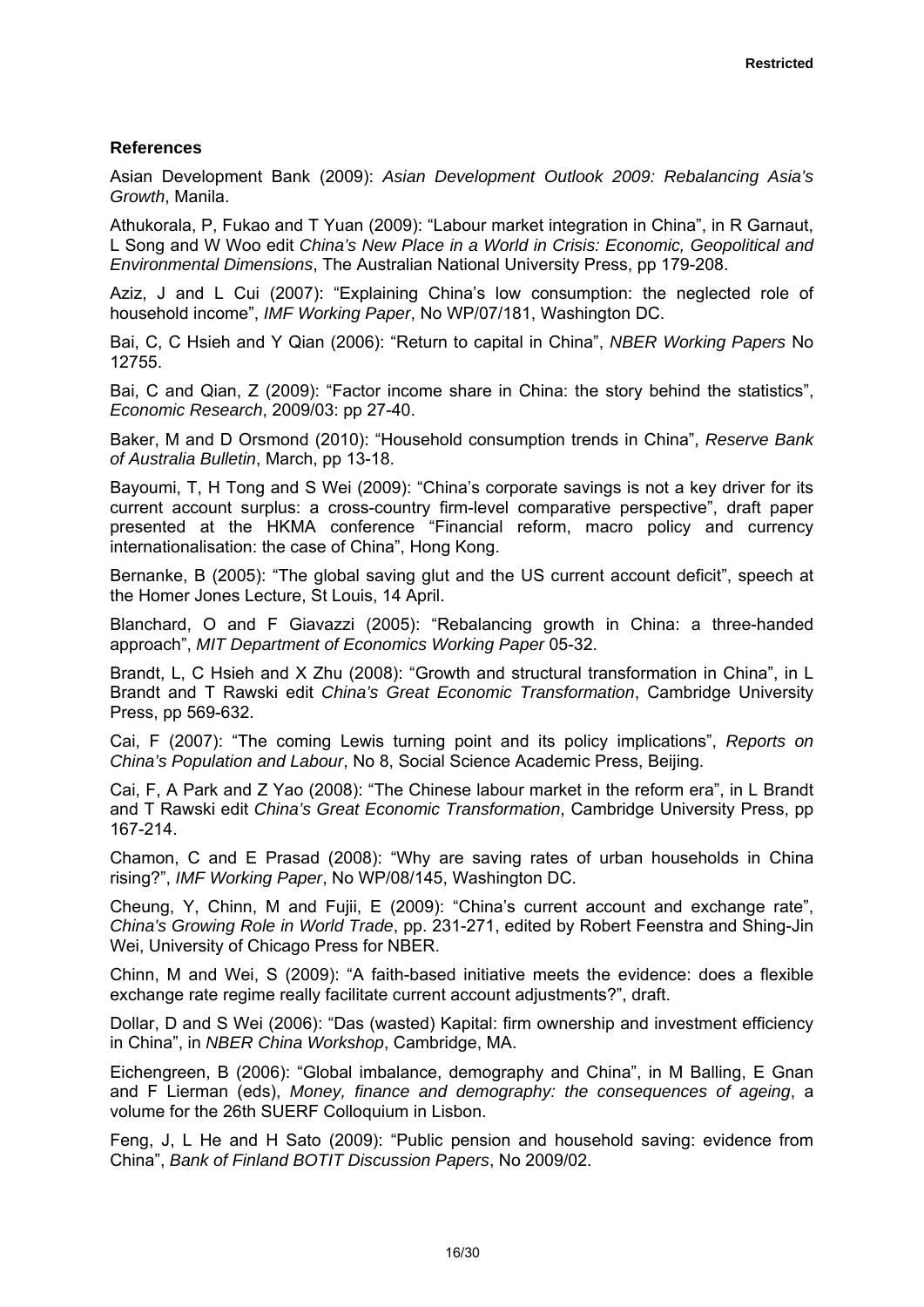Ferrucci, G (2007): "Saving behaviour and global imbalances: the role of emerging market economies", *ECB Working Paper* No 842, December.

Feldstein, M (1998): "Social security pension reform in China", *NBER Working Paper*, No 6794.

Gao, L (2010): "Achievements and challenges: 30 years of housing reforms in the People's Republic of China, *ADB Economics Working Paper*, No 198, April.

Garnaut, R (2006): "The turning point in China's economic development", in R Garnaut and L Song edit *The Turning Point in China's Economic Development*, Australian National University Press, pp 1-11.

Goldstein, M and Lardy, N (2009): "The future of China's exchange rate policy", *Policy Analyses in International Economics*, No 87, Peterson Institute for International Economics.

Guo, K and P N'Diaye (2010): "Determinants of China's private consumption: an international perspective", *IMF Working Paper*, No 10/93.

Hale, G and C Long (2010): "What are the sources of financing of the Chinese firms?", draft.

Heston, A and T Sicular (2008): "China and development economics", in L Brandt and T Rawski edit *China's Great Economic Transformation*, Cambridge University Press, pp 27-67.

Hofman, B and L Kuijs (2008): "Balancing China's growth", in M Goldstein and N Lardy edit *Debate China's Exchange Rate Policy*, Peterson Institute for International Economics, Washington DC.

Horioka, Y and J Wan (2008): "Why does China save so much?", in B Eichengreen, C Wyplosz and Y Park (eds), *China, Asia, and the new world economy*, Oxford University Press, pp 371–91.

International Monetary Fund (2009)*: Asia and Pacific Regional Economic Outlook: Building a Sustained Recovery*, October, Washington DC.

International Monetary Fund (2006): *World Economic Outlook: Globalisation and Inflation*, April, Washington DC.

Jha, S, E Prasad and A Terada-Hagiwra (2009): "Saving in Asia and issues for rebalancing growth", *ADB Economics Working Paper Series*, No 161, May, Manila.

Islam, N and K Yokota (2008): "Lewis growth model and China's industrialisation", *Working Paper Series*, 2008-17, The East Asian Development, Kitakyushu.

Kraay, A (2000): "Household saving in China", *The World Bank Economic Review*, Vol 14, No 3, pp 545-570, September.

Kuijs, L, (2006): "How will China's saving-investment balance evolve?", *World Bank Policy Research Working Paper,* No 3958, July.

Lewis, W (1954): "Economic development with unlimited supplies of labour", *The Manchester School*, Vol 22, No 2, pp 139-191.

Li, Y and J Yin (2007): "An exploration of the high Chinese saving", *Economic Research*, No 2007/06, pp 1-18.

Li, Z and M Wu (2010): "Who has financed the employer-provided pension in China?: a triple-track story", draft.

Ma, G (2007): ""Who pays China's bank restructuring bill?", *Asian Economic Papers*, No 6 (1), pp 46-71, Winter, MIT Press, Cambridge.

Ma, G and H Zhou (2009): "China's evolving external wealth and rising creditor position", *BIS Working Papers* No 286, July, Basel.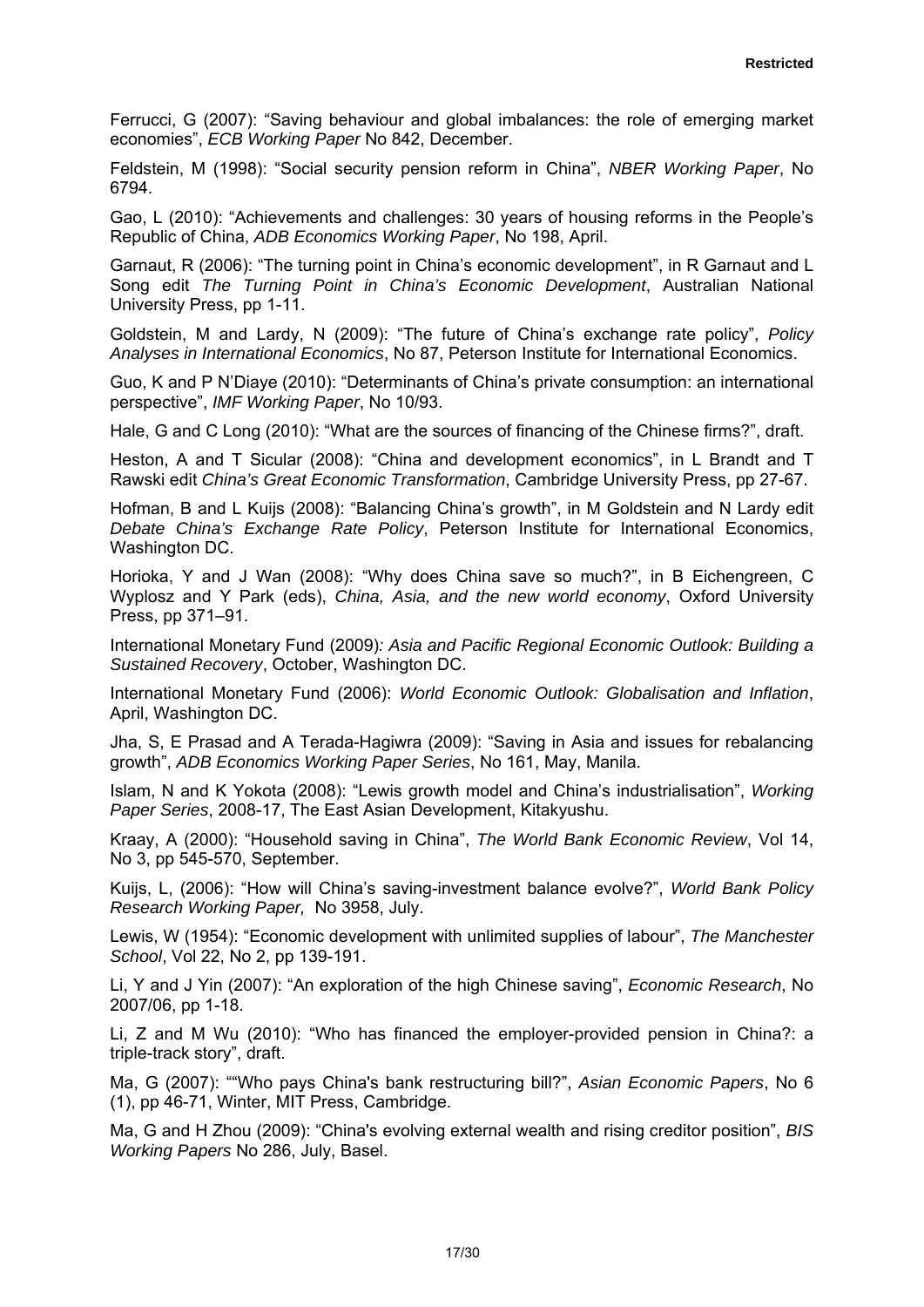Meng, X (2003): "Unemployment, consumption smoothing and precautionary saving in urban China", *Journal of Comparative Economics*, No 31, pp 465-485.

Meng, X (2007): "How much have the wages of unskilled workers in China increased?", R Garnaut and L Song edit *China: Linking Markets for Growth*, Australian National University Press, pp 151-196.

Modigliani, F and L Cao (2004): "The Chinese saving puzzle and the life-cycle hypothesis", *Journal of Economic Literature*, Vol XLII, March 2004, pp 145-170.

Modigliani, F and R Cohn (1979): "Inflation, rational valuation and the market", *Financial Analysts Journal*, Vol 35, No 2, pp 24-44.

Moreno, R and M Santos (2009): "Pension systems in EME: implications for capital flows and financial markets", *BIS Papers*, No 44, pp 45-69.

OECD (2007): *OECD Economic Outlook* No 82, Special Chapter: "Corporate saving and investment: Recent trends and prospects", December, Paris.

Park, D and K Shin (2009): "Saving, investment and current account surplus in developing Asia", *ADB Economics Working Paper Series*, No 158, April, Manila.

Salditt, F, P Whiteford and W Adema (2007): "Pension reform in China: progress and prospects", *OECD Social, Employment and Migration Working Papers*, No 53, Paris.

Shen, B and Yan, L (2009): "Development of consumer credit in China", in *Household debt: implications for monetary policy and financial stability*, *BIS Papers* No 46, Basel.

Song, Z, K Storesletten, and F Fzilibotti (2009): "Growing like China", draft mimeo.

Song, Z and D Yang (2010): "Life cycle earnings and the Chinese household saving puzzle in a fast-growing economy", draft mimeo.

Turner, P (1988): "Saving and investment, exchange rates and international imbalances: a comparison of the United States, Japan and Germany", *Journal of the Japanese and International Economies*, No 2, pp 259-285.

Tyers, R and F Lu (2008): "Competition policy, corporate saving and China's current account surplus", *ANU Working Papers in Economics and Commerce*, Canberra.

Wang, F and A Mason (2008): "The demographic factor in China's transition", in L Brandt and T Rawski edit *China's Great Economic Transformation*, Cambridge University Press, pp136-166.

Wei, S and X Zhang (2009): "The competitive saving motive: evidence from rising sex ratios and saving rates in China", *NBER Working Paper*, No 15093, Cambridge.

Wiemer, C (2008): "The saving story behind China's trade imbalance", *Lee Kuan Yew School of Public Policy Working Paper, No 08/08*, May, National University of Singapore.

Wolf, M (2008): *Fixing global finance*. John Hopkins University Press.

Wong C and R Bird (2008): "China's fiscal system: a work in progress", in L Brandt and T Rawski edit *China's Great Economic Transformation*, Cambridge University Press, pp 429- 466.

Zhang, H (2008): "Corporate governance and dividend policy: A comparison of Chinese firms listed in Hong Kong and in the Mainland", *China Economic Review*, pp 437-459.

Zhang, Z (2009): "Dark matters in China's current account", manuscript.

Zhou, X (2005): "Remarks about the return to capital of state-owed enterprises", Speech at the 2005 Annual Meeting of China Enterprise Leaders and the 20th Anniversary of *China Entrepreneurs Magazine*.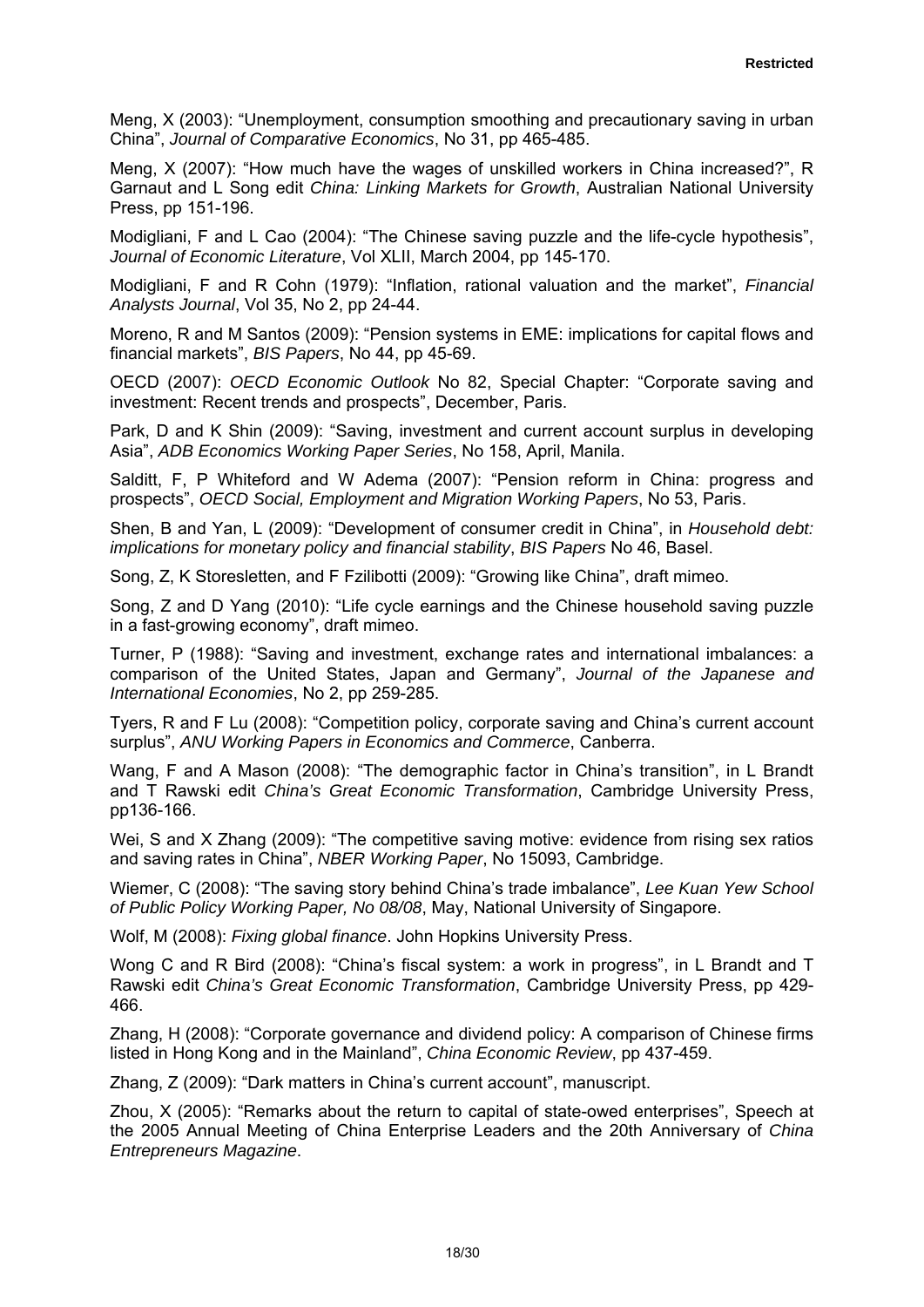Zhou, X (2009): *Some Observations and Analyses on Savings Ratio*, speech at the High Level Conference Hosted by Bank Negara Malaysia on 10 February 2009, Kuala Lumpur.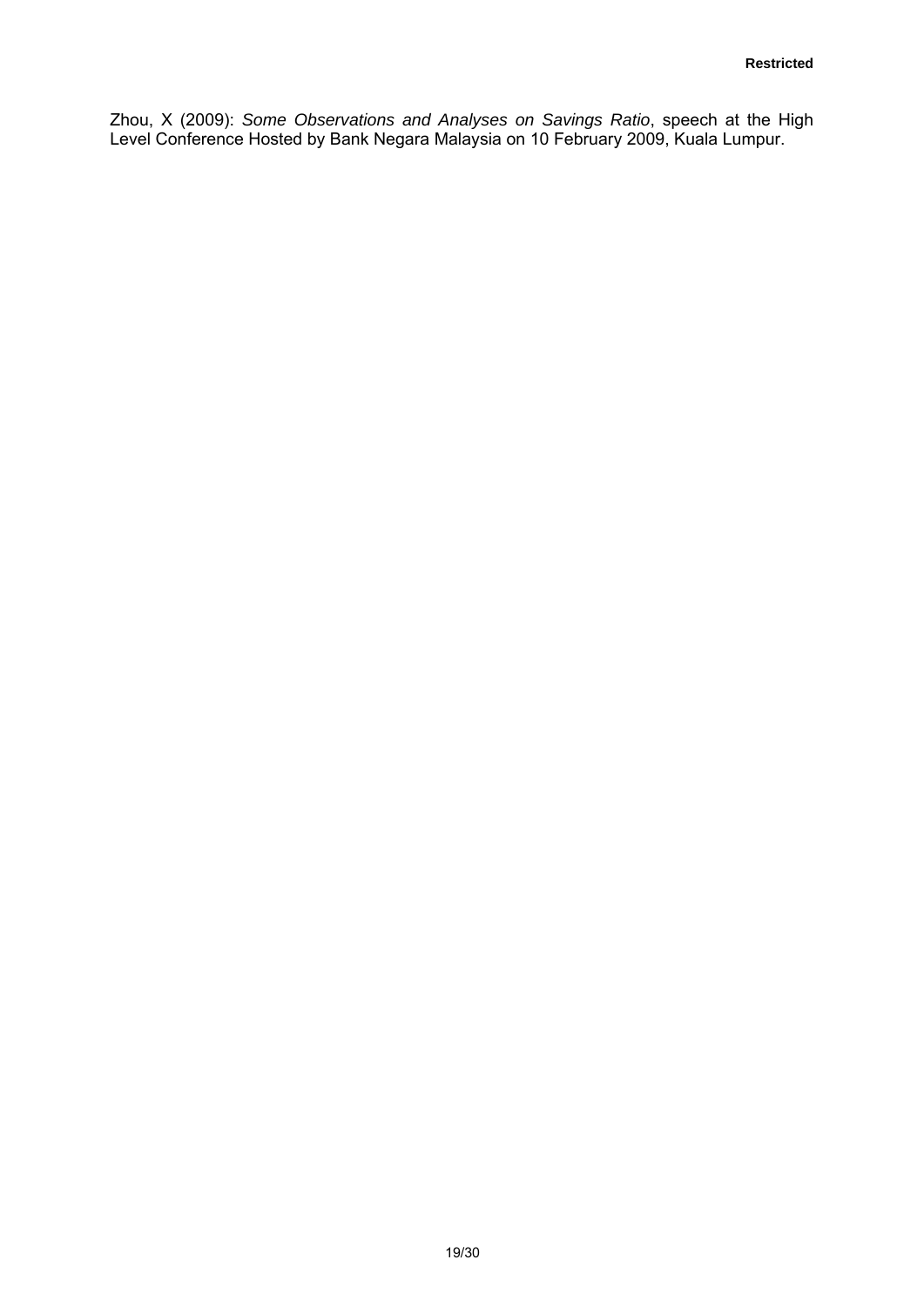## **Table 1: Gross national saving: an international perspective**

|                      | 1990 | 1992 | 1995 | 2000 | 2005 | 2006 | 2007     | 2008      |  |
|----------------------|------|------|------|------|------|------|----------|-----------|--|
| China <sup>1</sup>   | 39.2 | 38.8 | 42.1 | 36.8 | 51.2 | 54.1 | 54.1     | 54.3      |  |
| China <sup>2</sup>   | 35.6 | 36.4 | 38.1 | 37.3 | 48.2 | 49.5 | 51.8     | 53.2      |  |
| India                | 23.0 | 21.4 | 24.5 | 23.8 | 34.3 | 35.8 | 37.6     | 33.6      |  |
| Japan                | 33.2 | 33.2 | 29.3 | 27.5 | 26.8 | 26.9 | 27.0     | $\cdots$  |  |
| Korea                | 37.7 | 36.9 | 36.2 | 33.6 | 32.7 | 31.2 | 30.6     | 31.9      |  |
| Mexico               | 23.6 | 18.6 | 21.1 | 23.8 | 23.3 | 25.5 | $\cdots$ | $\ddotsc$ |  |
| Singapore            | 43.6 | 45.8 | 49.3 | 46.9 | 48.7 | 49.9 | 51.7     | 48.3      |  |
| Australia            | 18.6 | 18.0 | 18.7 | 19.7 | 21.6 | 21.8 | 22.5     | $\cdots$  |  |
| Canada               | 17.3 | 13.4 | 18.3 | 23.6 | 23.8 | 24.4 | 23.7     | $\cdots$  |  |
| France               | 20.8 | 19.6 | 19.1 | 21.6 | 18.5 | 19.3 | 19.9     | 18.9      |  |
| Germany              | 25.3 | 22.3 | 21.0 | 20.2 | 22.2 | 23.9 | 25.9     | 26.0      |  |
| Italy                | 20.8 | 19.1 | 22.0 | 20.6 | 19.5 | 19.6 | 20.0     | 18.2      |  |
| Switzerland          | 33.1 | 28.6 | 29.6 | 34.7 | 36.9 | 35.5 | 31.2     | $\cdots$  |  |
| United Kingdom       | 16.4 | 14.3 | 15.9 | 15.0 | 14.6 | 14.2 | 15.6     |           |  |
| <b>United States</b> | 15.3 | 14.2 | 15.5 | 17.7 | 14.6 | 15.8 | 14.0     | 12.1      |  |
|                      |      |      |      |      |      |      |          |           |  |

As a percentage of GDP

Note:  $1$  expenditure-based estimate of GNS.  $2$  production-based estimate of GNS.

Sources: National accounts of OECD countries database; ADB; NSB; authors' own estimates.

## **Table 2: A backdrop: changes in the Chinese economies**

|      |                   | As a percentage of GDP | Total population = $100$ |          |                                        |                              |                                       |
|------|-------------------|------------------------|--------------------------|----------|----------------------------------------|------------------------------|---------------------------------------|
|      | Primary<br>sector | Manufacturing          | Construction             | Services | Agricultural<br>share in<br>employment | Urban share in<br>population | Working-age<br>share in<br>population |
| 1980 | 30.2              | 43.9                   | 4.3                      | 21.6     | 68.7                                   | 19.4                         | 59.7                                  |
| 1990 | 27.1              | 36.7                   | 4.6                      | 31.5     | 60.1                                   | 26.4                         | 66.7                                  |
| 2000 | 15.1              | 40.4                   | 5.6                      | 39.0     | 50.0                                   | 36.2                         | 68.4                                  |
| 2008 | 10.7              | 41.1                   | 5.4                      | 41.8     | 39.6                                   | 45.7                         | 74.3                                  |

Sources: NSB and authors' own estimates.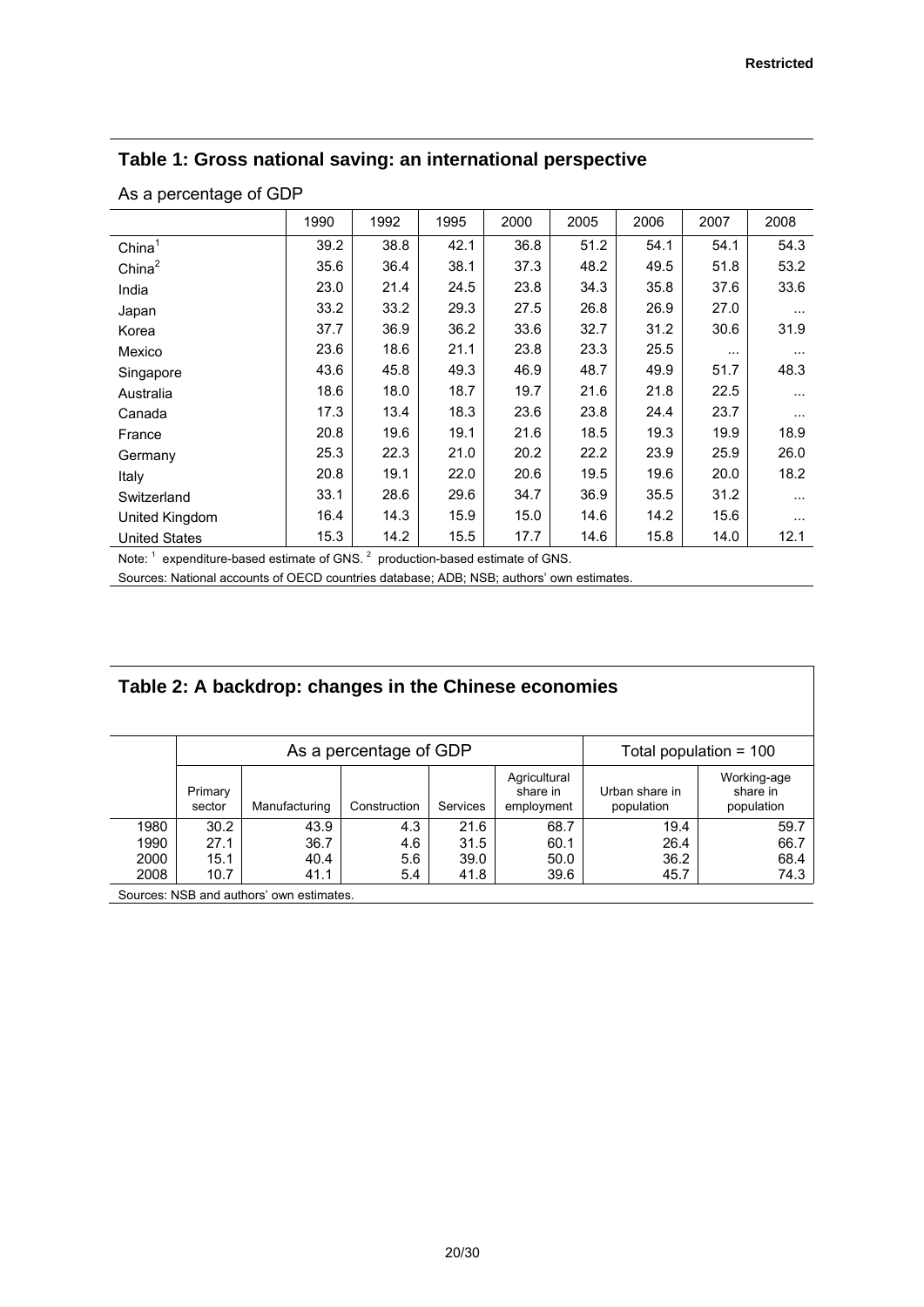## **Table 3: Composition of China's national gross saving, by sector**

|                  | Total | Corporate | Household | Government | Adj. corporate | Adj. household |
|------------------|-------|-----------|-----------|------------|----------------|----------------|
| 1992             | 36.4  | 11.7      | 20.3      | 4.4        | 15.6           | 16.4           |
| 1993             | 38.0  | 15.7      | 18.2      | 4.1        | 21.4           | 12.5           |
| 1994             | 39.4  | 14.5      | 21.7      | 3.2        | 21.1           | 15.1           |
| 1995             | 38.1  | 16.0      | 19.6      | 2.5        | 21.0           | 14.6           |
| 1996             | 37.1  | 13.5      | 19.9      | 3.7        | 16.9           | 16.5           |
| 1997             | 38.4  | 13.0      | 21.4      | 4.0        | 14.8           | 19.6           |
| 1998             | 37.7  | 13.3      | 21.1      | 3.3        | 13.4           | 20.9           |
| 1999             | 37.1  | 14.6      | 19.9      | 2.6        | 14.1           | 20.4           |
| 2000             | 37.3  | 16.5      | 17.5      | 3.3        | 16.6           | 17.4           |
| 2001             | 38.2  | 17.4      | 16.6      | 4.2        | 18.1           | 15.9           |
| 2002             | 40.3  | 18.0      | 17.2      | 5.1        | 18.5           | 16.8           |
| 2003             | 43.6  | 18.3      | 18.3      | 7.0        | 18.9           | 17.7           |
| 2004             | 46.6  | 23.5      | 18.5      | 4.6        | 24.9           | 17.0           |
| 2005             | 48.2  | 20.4      | 21.5      | 6.4        | 21.7           | 20.2           |
| 2006             | 49.5  | 18.8      | 21.7      | 8.9        | 19.8           | 20.8           |
| 2007             | 51.8  | 18.8      | 22.2      | 10.8       | 20.0           | 21.0           |
| 2008             | 53.2  | 18.8      | 23.4      | 11.0       | 21.0           | 20.4           |
| Memo: percentage |       |           |           |            |                |                |
| changes          |       |           |           |            |                |                |
| 1992-2008        | 16.8  | 7.1       | 3.1       | 6.6        | 5.9            | 4.3            |
| 1992-2000        | 0.9   | 4.7       | $-2.7$    | $-1.1$     | 1.1            | 1.0            |
| 2000-2008        | 15.9  | 2.3       | 5.9       | 7.7        | 4.4            | 3.0            |
| MPS: 92-08       | 0.54  | 1.00      | 0.41      | 0.46       | 1.00           | 0.40           |
|                  |       |           |           |            |                |                |

As a percentage of GDP

Note: The adjusted corporate and household saving is estimated by allowing for expected inflation and net corporate debt, and on the simplifying assumptions of that change in corporate disposable income is accommodated fully by household disposable income only. Expected inflation is estimated by 2-year moving average of GDP deflator, while net corporate debt is approximated by corporate loans outstanding less the sum of corporate deposits and half of the currency in circulation. Sources: NSB and authors' own estimates.

## **Table 4: disposable income and saving property: before and after adjustment**

|      |           | Disposable income share | Average propensity to save |                       |                       |           |                       |            |
|------|-----------|-------------------------|----------------------------|-----------------------|-----------------------|-----------|-----------------------|------------|
|      | Corporate | Household               | Government                 | Adjusted<br>corporate | Adjusted<br>household | Household | Adjusted<br>household | Government |
| 1992 | 11.7      | 68.3                    | 20.0                       | 15.5                  | 64.5                  | 29.5      | 25.4                  | 22.0       |
| 1993 | 15.7      | 64.6                    | 19.7                       | 21.4                  | 59.0                  | 28.1      | 21.2                  | 21.0       |
| 1994 | 14.5      | 67.0                    | 18.5                       | 21.1                  | 60.4                  | 32.4      | 25.0                  | 17.1       |
| 1995 | 16.2      | 67.2                    | 16.5                       | 21.3                  | 62.1                  | 29.6      | 23.8                  | 15.5       |
| 1996 | 13.7      | 68.4                    | 17.9                       | 17.1                  | 65.0                  | 29.4      | 25.7                  | 20.7       |
| 1997 | 13.1      | 68.6                    | 18.3                       | 14.9                  | 66.8                  | 31.4      | 29.6                  | 21.9       |
| 1998 | 13.5      | 68.4                    | 18.1                       | 13.6                  | 68.3                  | 31.2      | 31.1                  | 18.3       |
| 1999 | 14.7      | 67.2                    | 18.1                       | 14.2                  | 67.7                  | 29.8      | 30.3                  | 14.7       |
| 2000 | 16.6      | 64.2                    | 19.2                       | 16.7                  | 64.1                  | 27.5      | 27.3                  | 17.2       |
| 2001 | 17.5      | 62.0                    | 20.5                       | 18.3                  | 61.2                  | 27.0      | 26.1                  | 20.8       |
| 2002 | 18.0      | 61.0                    | 21.0                       | 18.5                  | 60.5                  | 28.3      | 27.7                  | 24.2       |
| 2003 | 18.2      | 59.8                    | 22.0                       | 18.8                  | 59.2                  | 30.4      | 29.8                  | 31.4       |
| 2004 | 23.3      | 57.8                    | 18.9                       | 24.7                  | 56.4                  | 31.6      | 29.9                  | 24.0       |
| 2005 | 20.0      | 59.4                    | 20.5                       | 21.3                  | 58.1                  | 35.6      | 34.2                  | 30.4       |
| 2006 | 18.5      | 58.7                    | 22.8                       | 19.5                  | 57.8                  | 36.4      | 35.4                  | 38.6       |
| 2007 | 18.4      | 57.5                    | 24.1                       | 19.7                  | 56.3                  | 37.9      | 36.6                  | 44.2       |
| 2008 | 18.5      | 57.6                    | 23.9                       | 20.6                  | 55.5                  | 39.9      | 36.1                  | 45.3       |

As a percentage of GDP

Sources: NSB and authors' own estimates.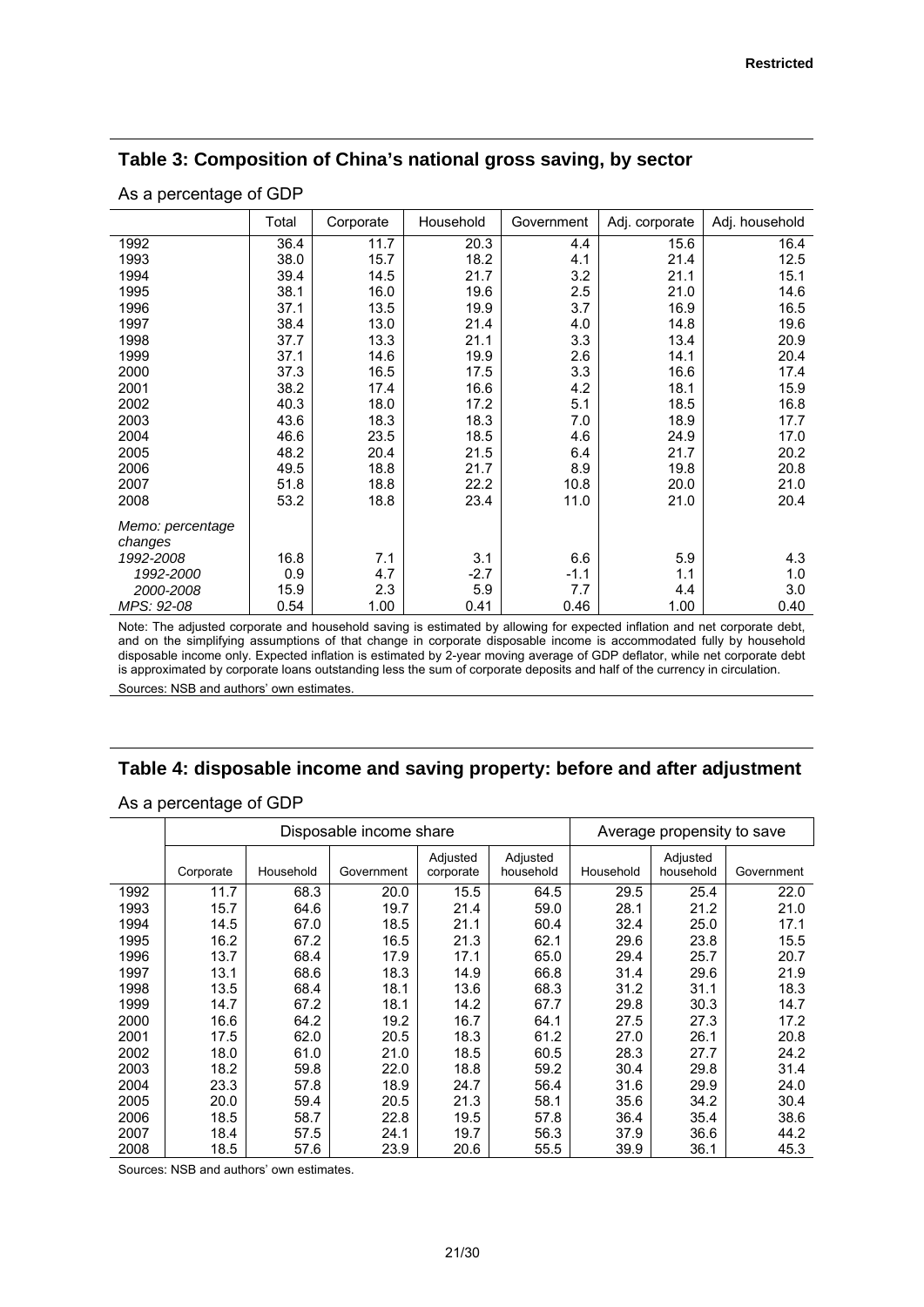|                 | Revenues |         |       | Expenditures |         |       | <b>Balance</b> |         |        |
|-----------------|----------|---------|-------|--------------|---------|-------|----------------|---------|--------|
|                 | Total    | Central | Local | Total        | Central | Local | Total          | Central | Local  |
| 5-year averages |          |         |       |              |         |       |                |         |        |
| 1982 - 1986     | 38.6     | 14.4    | 24.3  | 37.7         | 16.4    | 21.3  | 0.9            | $-2.0$  | 2.9    |
| 1987 - 1991     | 31.5     | 11.4    | 20.1  | 31.4         | 11.4    | 20.0  | 0.1            | $-0.0$  | 0.1    |
| 1992 - 1996     | 17.7     | 6.5     | 11.2  | 18.3         | 5.4     | 12.9  | $-0.6$         | 1.1     | $-1.7$ |
| $1997 - 2001$   | 16.5     | 6.7     | 9.8   | 18.0         | 4.7     | 13.3  | $-1.4$         | 2.1     | $-3.5$ |
| Annual data     |          |         |       |              |         |       |                |         |        |
| 2002            | 19.4     | 9.0     | 10.4  | 21.5         | 5.8     | 15.7  | $-2.1$         | 3.2     | $-5.2$ |
| 2003            | 19.4     | 9.0     | 10.3  | 21.2         | 5.7     | 15.5  | $-1.9$         | 3.3     | $-5.2$ |
| 2004            | 19.4     | 9.3     | 10.2  | 20.5         | 5.2     | 15.4  | $-1.1$         | 4.1     | $-5.2$ |
| 2005            | 20.3     | 9.3     | 11.0  | 21.4         | 5.0     | 16.3  | $-1.1$         | 4.2     | $-5.3$ |
| 2006            | 21.3     | 9.9     | 11.4  | 21.8         | 4.9     | 16.9  | $-0.5$         | 5.0     | $-5.5$ |
| 2007            | 22.6     | 11.0    | 11.6  | 21.7         | 4.6     | 17.1  | 0.9            | 6.4     | $-5.5$ |
| 2008            | 20.8     | 11.1    | 9.7   | 23.0         | 4.6     | 18.4  | $-2.2$         | 6.4     | $-8.6$ |

## **Table 5 : Revenues and expenditures, by central and local government**

As a percentage of GDP

Note: government revenues and expenditures include both budgetary and extra-budgetary revenues and expenditures. Sources: NSB; authors' own estimates.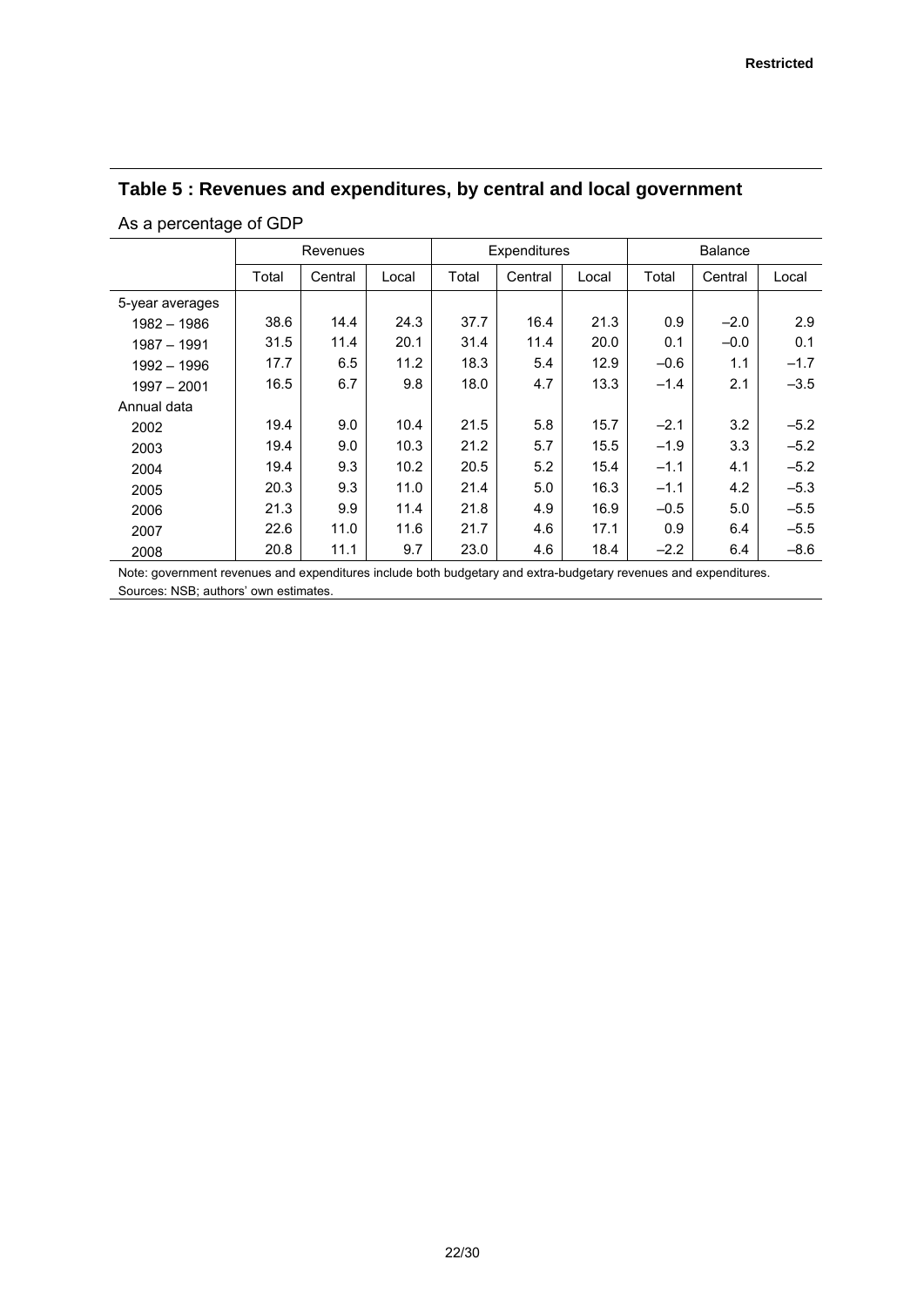#### **China's gross national saving**

As a percentage of GDP



Sources: NBS; and authors' own estimates.



**Saving and investment—international comparison** 

Graph 2

Sources: National data; authors' own estimates.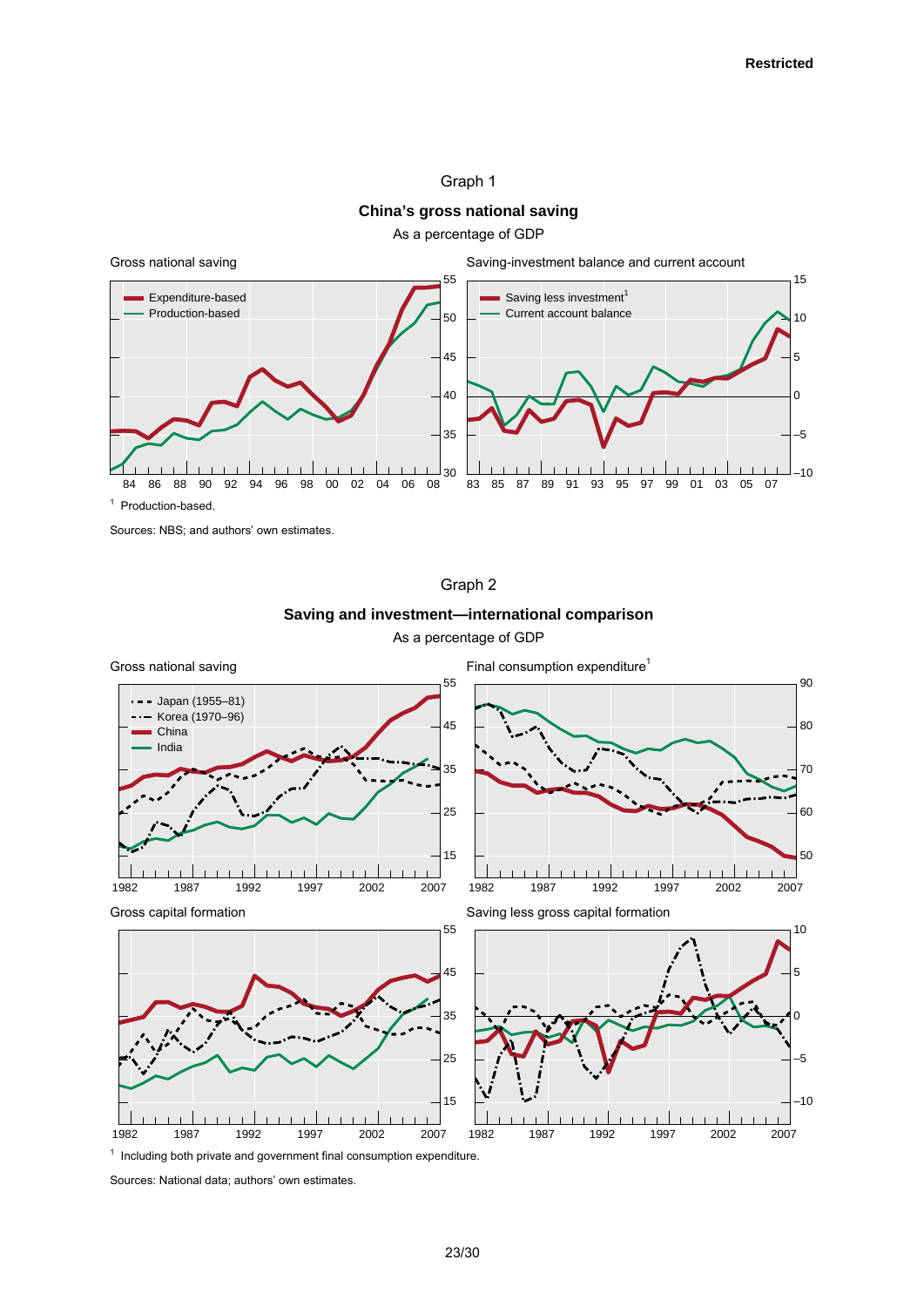

#### **Gross national saving, by institutional sector**

As a percentage of GDP

Sources: ADB; OECD; national data; authors' own estimates.

#### Graph 4



#### **State employment and residential floor space**



Sources: NBS; authors' own estimates.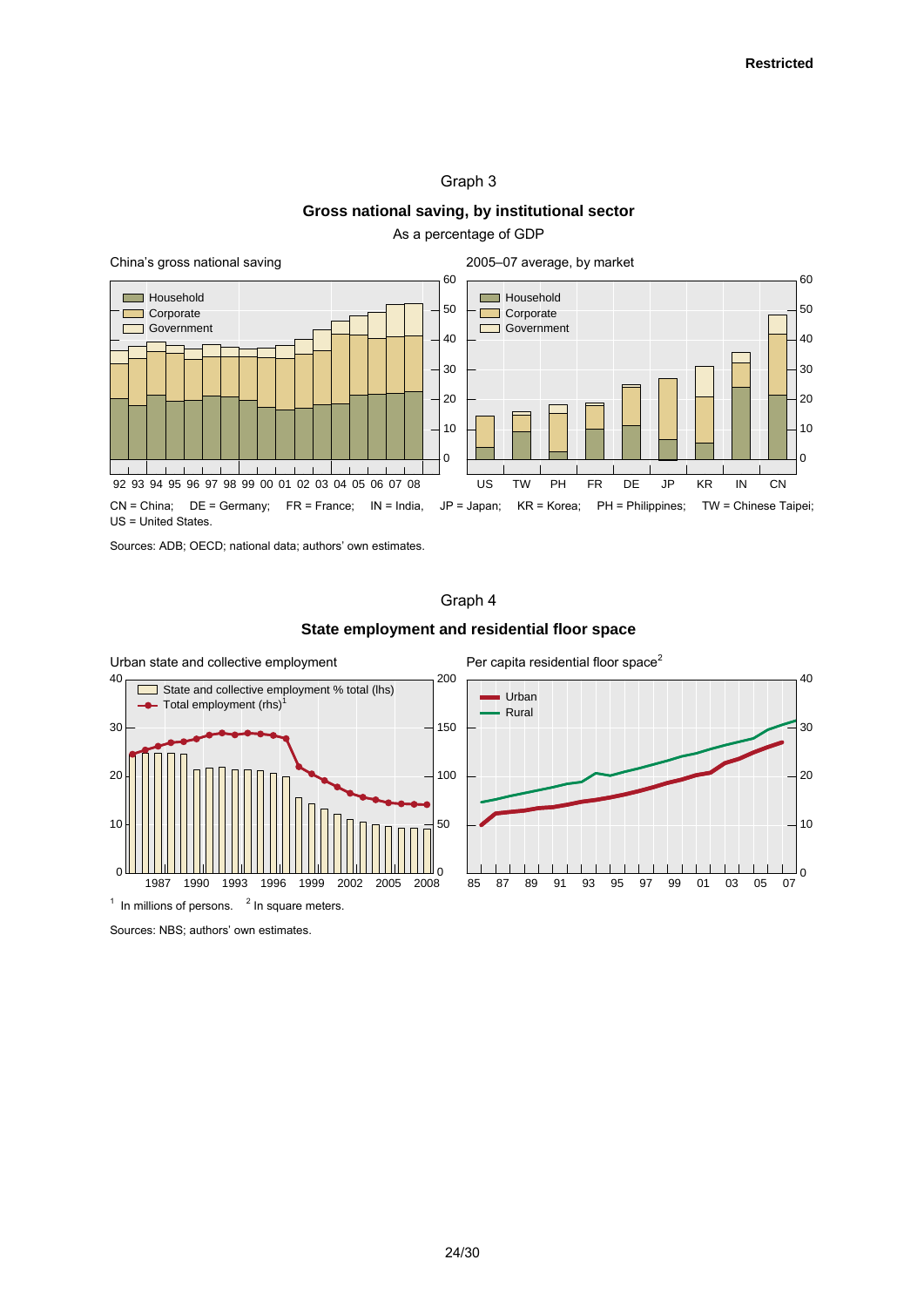#### Cash balance<sup>1</sup>  $\qquad \qquad$  Industrial profit, by sector<sup>2</sup> Cash/sales (lhs) 5 22.5 State-controlled<sup>3</sup> 10 Cash/assets (lhs)  $\blacksquare$  Foreign-invested<sup>4</sup> □ Cash/GDP (rhs) Г  $\overline{1}$  $\Box$  Other $^5$ 20.0 4 8 17.5 3 6 15.0 2 4 12.5 1 2 10.0  $\overline{0}$  $\overline{0}$ 1999 2000 2001 2002 2003 2004 2005 2006 2007 2008 2002 2003 2004 2005 2006 2007 2008

#### **Cash balance of China's corporate sector and China's industrial profit**

<sup>1</sup> Based on a sample of 1333 Chinese companies listed in China and Hong Kong SAR; in per cent. <sup>2</sup> As a percentage of GDP. <sup>3</sup> State-controlled enterprises. <sup>4</sup> Foreign, Chinese Taipei or Hong Kong SAR invested and controlled enterprises operating in China. <sup>5</sup> All the rest, including non-state controlled joint shareholding companies, collectives, private companies and other joint ventures.

Sources: NBS; Credit Suisse; authors' own estimates.

#### Graph 6



99 00 01 02 03 04 05 06 07 08

#### **Profits, sales and assets of the Chinese industrial sector**<sup>1</sup>

Sources: NBS; authors' own estimates.

99 00 01 02 03 04 05 06 07 08

 $1$  Industrial enterprises with annual sales of above RMB5 million from the principal business.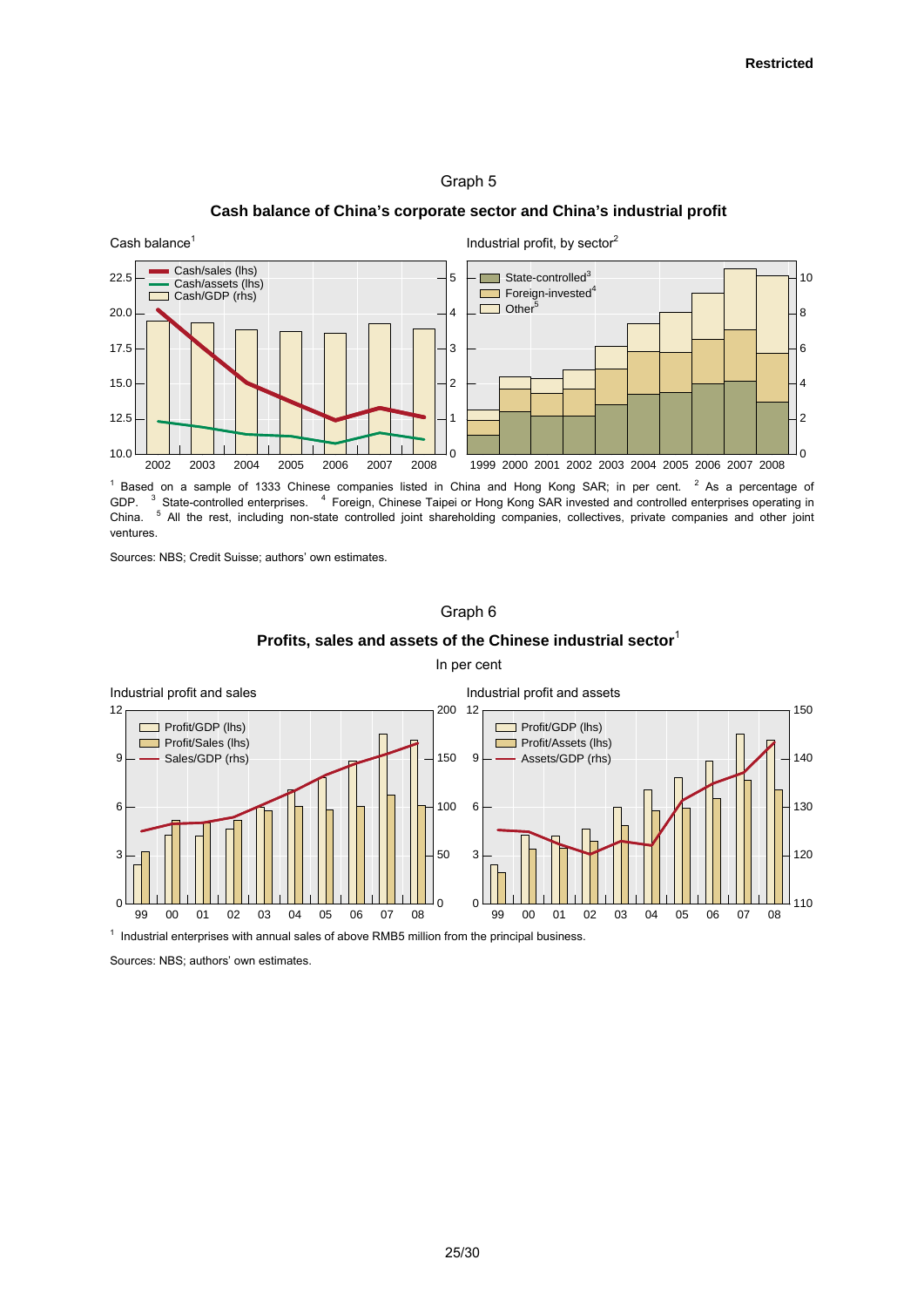#### **China's industrial market share and capital deepening**  As a percentage of GDP



<sup>1</sup> State-controlled enterprises. <sup>2</sup> Foreign, Chinese Taipei or Hong Kong SAR invested and controlled enterprises operating in China. <sup>3</sup> All the rest, including non-state controlled joint shareholding companies, collectives, private companies and other joint ventures.

Sources: NBS; authors' estimates.

#### Graph 8





 $1$  1994–2008 = 100. <sup>2</sup> As a percentage of GDP.  $3$  Simple average of the real effective exchange rates of 10 major emerging economies (Argentina, Brazil, Chile, India, Indonesia, Korea, Malaysia, Mexico, Thailand and Turkey).

Sources: NBS; BIS; authors' own estimates.

26/30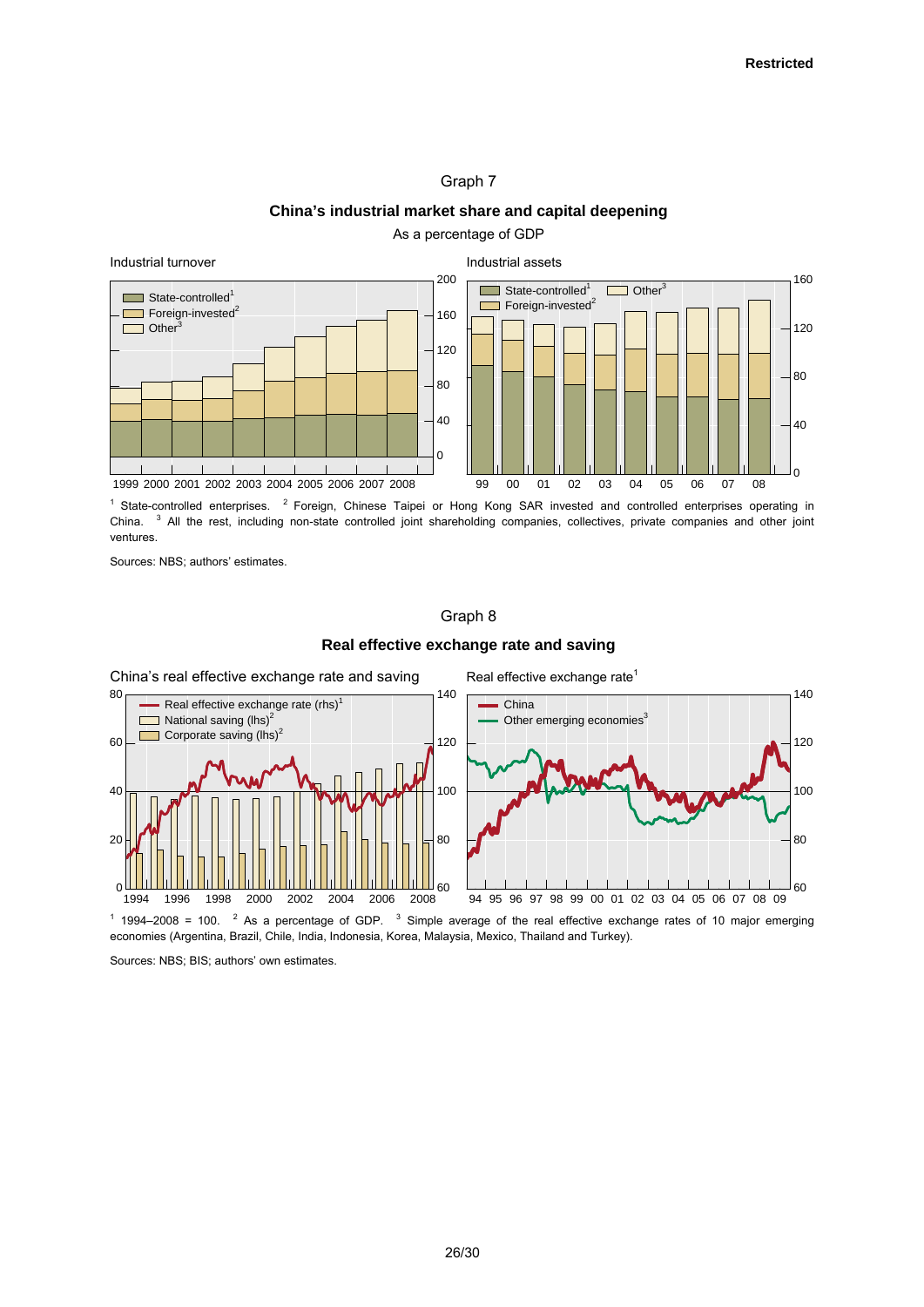

#### **Inflation, interest payment and corporate saving**

Sources: NBS; PBC; authors' own estimates.

#### Graph 10

#### Corporate and household saving: before and after adjustment As a percentage of GDP



Note: The adjusted corporate saving is the sum of the original corporate saving and the product of net corporate debt and expected inflation. The adjusted household saving is the difference between the original household saving and the product of net corporate debt and expected inflation, on the assumption that the household sector alone will accommodates all the change in corporate saving.

Sources: NBS; PBC; authors' own estimates.

<sup>&</sup>lt;sup>1</sup> The difference between corporate loans on the one hand and corporate deposit and cash held by the corporate sector on the other.  $2$  Two-year moving average of GDP deflator.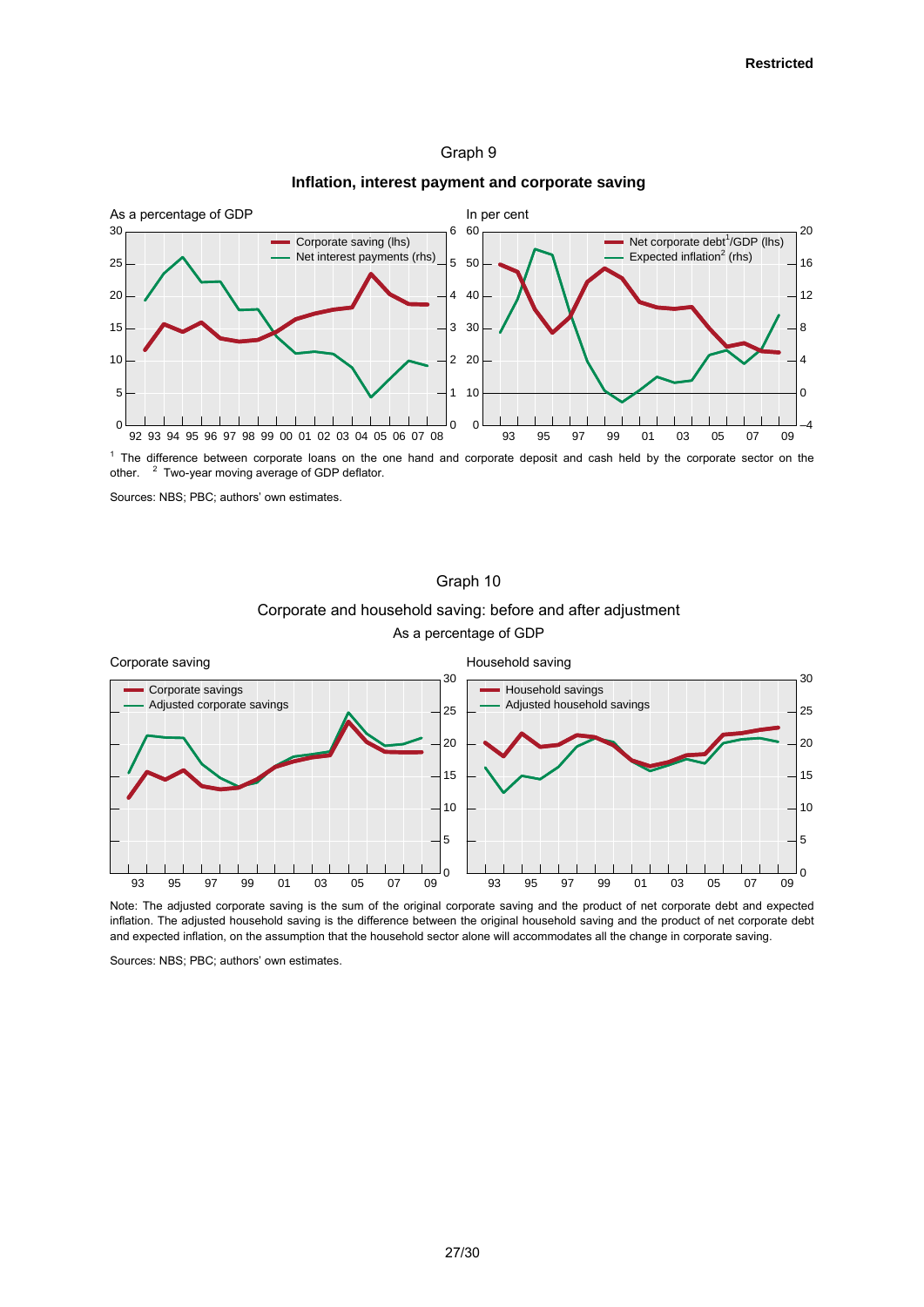## Graph 11 **Labour and household income share in China**



 $1$  Horizontal axis: industrial share as a percentage GDP; vertical axis: labour share as a percentage of GDP. The data sample is a panel of 30 provinces and a three-year period of 2005-2007.

Source: NBS.

#### Graph 12

#### **Labour downsizing and social security in China**



In per cent except as noted



Sources: NBS; World Bank; authors' own estimates.

28/30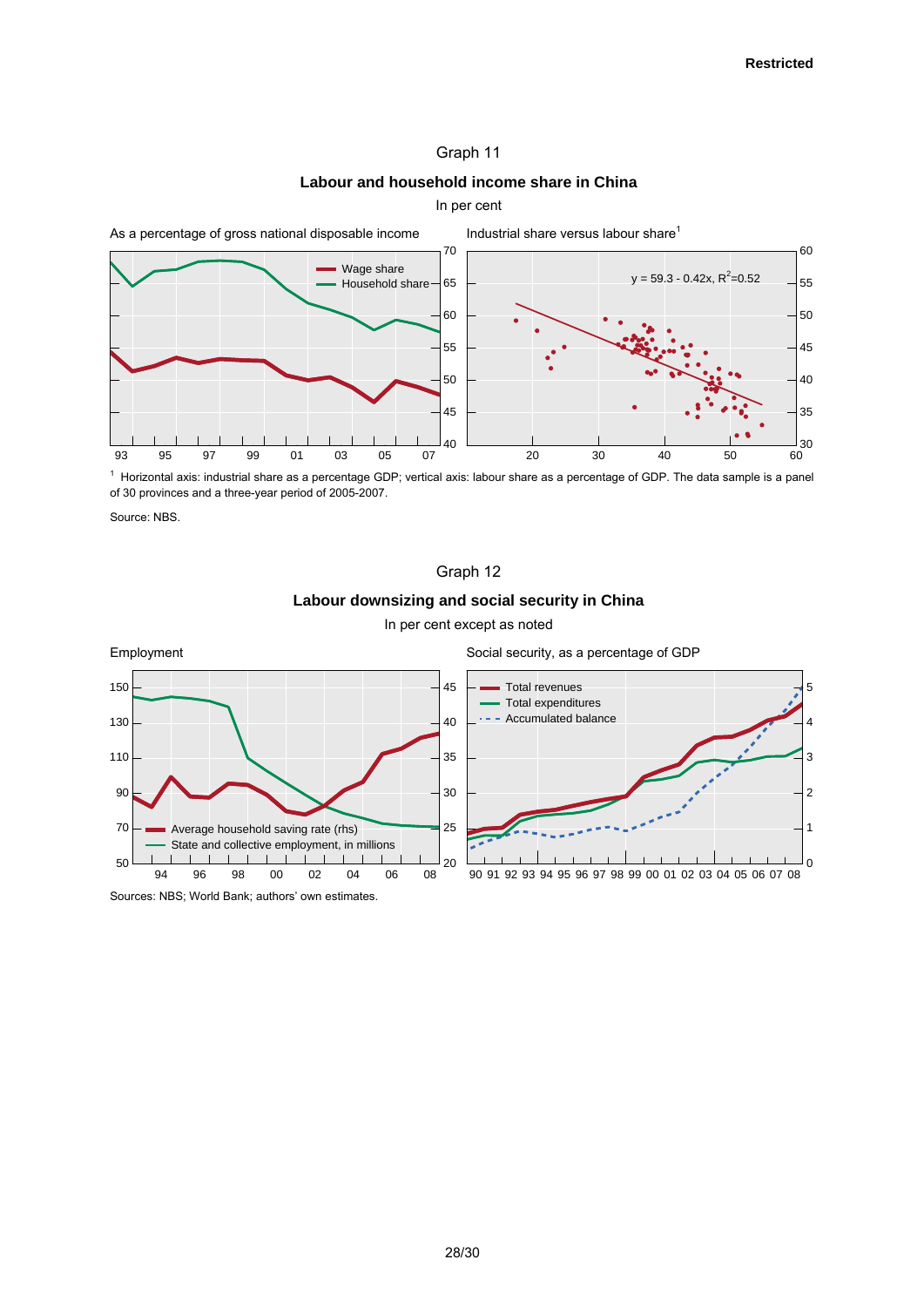



Sources: NBS; PBC; Credit Suisse; authors' own estimates.

#### Graph 14

#### **Government revenue/income and expenditure/consumption in China**  As a percentage of GDP



 $1$  Based on the fiscal and budgetary statistics, including both budgetary and extra-budgetary revenues and expenditure.  $2$  Based on the flow-of-fund statistics.

Sources: NBS; authors' own estimates.